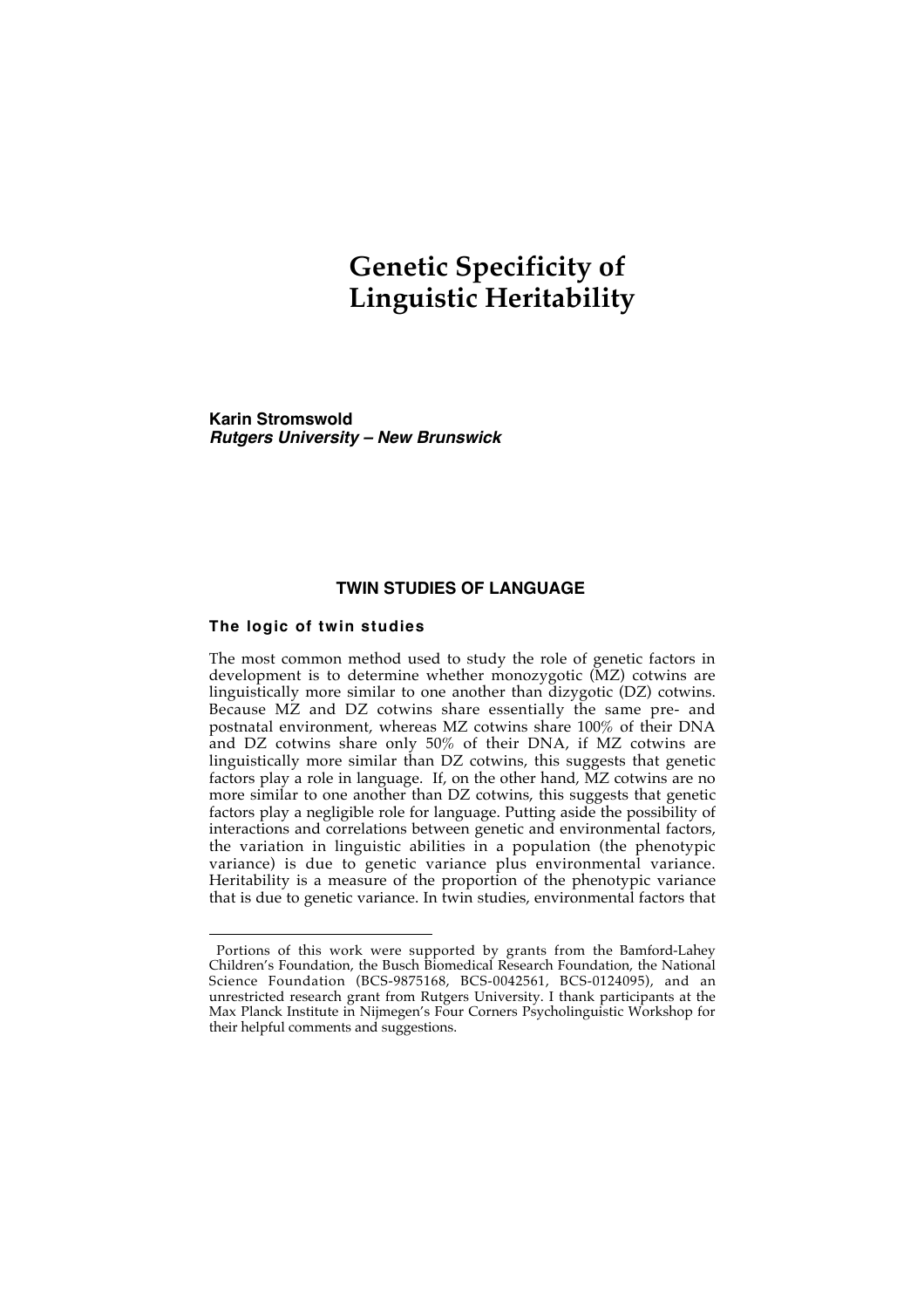may contribute to phenotypic variance are divided into those environmental factors that co-twins do and do not share. Shared environmental factors include the linguistic input children receive (assuming parents of twins speak the same way to both cotwins), and nonshared environmental factors include illnesses or accidents that only occur to one cotwin.

### **Concordance rates for language disorders**

One way to determine whether MZ cotwins are linguistically more similar than DZ cotwins is to compare the MZ and DZ concordance rates for developmental language disorders. Twins are concordant for a language disorder if both cotwins are impaired, and discordant if only one cotwin is language-impaired. If the concordance rate for language disorders is significantly greater for MZ than DZ twins, this suggests that genetic factors play a role in language disorders such as dyslexia and specific language impairment (SLI). Stromswold (2001) performed metaanalyses of 10 twin studies of written or spoken language disorders. In these 10 studies, the mean proband-wise concordance rate was 80% for MZ twins and 46% for DZ twins. In all 10 studies, concordance rates were greater for MZ than DZ twin pairs, with the differences being significant in all but one study. When the twin pairs from the studies were pooled together, the overall concordance rate was significantly higher for MZ twins (80%) than DZ twins (46%). In the 5 twin studies of written language disorders, the mean concordance rate was 76% for MZ twins and 41% for DZ twins, with the overall concordance rate for MZ twins (75%) being significantly greater than for DZ twins (43%). For the 5 twin studies of spoken language disorders, the mean concordance rate was 84% for MZ twins and 52% twins, with the overall concordance rate for MZ twins (84%) being significantly greater than for DZ twins (50%). One can obtain an estimate of the role of heritable factors for a disorder by doubling the difference in MZ and DZ concordance rates for the disorder. For example, if the concordance rate for spoken language impairments is 84% for MZ twins and 50% for DZ twins, the heritability of spoken language impairments is 68%. An estimate of the role of shared environmental factors is obtained by subtracting the heritability estimate from the MZ concordance rate  $(84\% - 68\% = 16\%)$ , and an estimate of the role of non-shared (twin-specific) environmental factors is obtained by subtracting the MZ concordance rate from 100 (100-84 $\% = 16\%$ ).

Heritability estimates that are based on concordance analyses have a number of limitations. First, they are only as valid as the diagnoses given to twins. If non-impaired twins are incorrectly diagnosed as being language impaired, or if language-impaired twins fail to be diagnosed, this can dramatically affect heritability estimates. Secondly, the estimates are only as specific as the diagnoses twins receive. If (some of) the twins' linguistic impairments are secondary to non-linguistic deficits, then the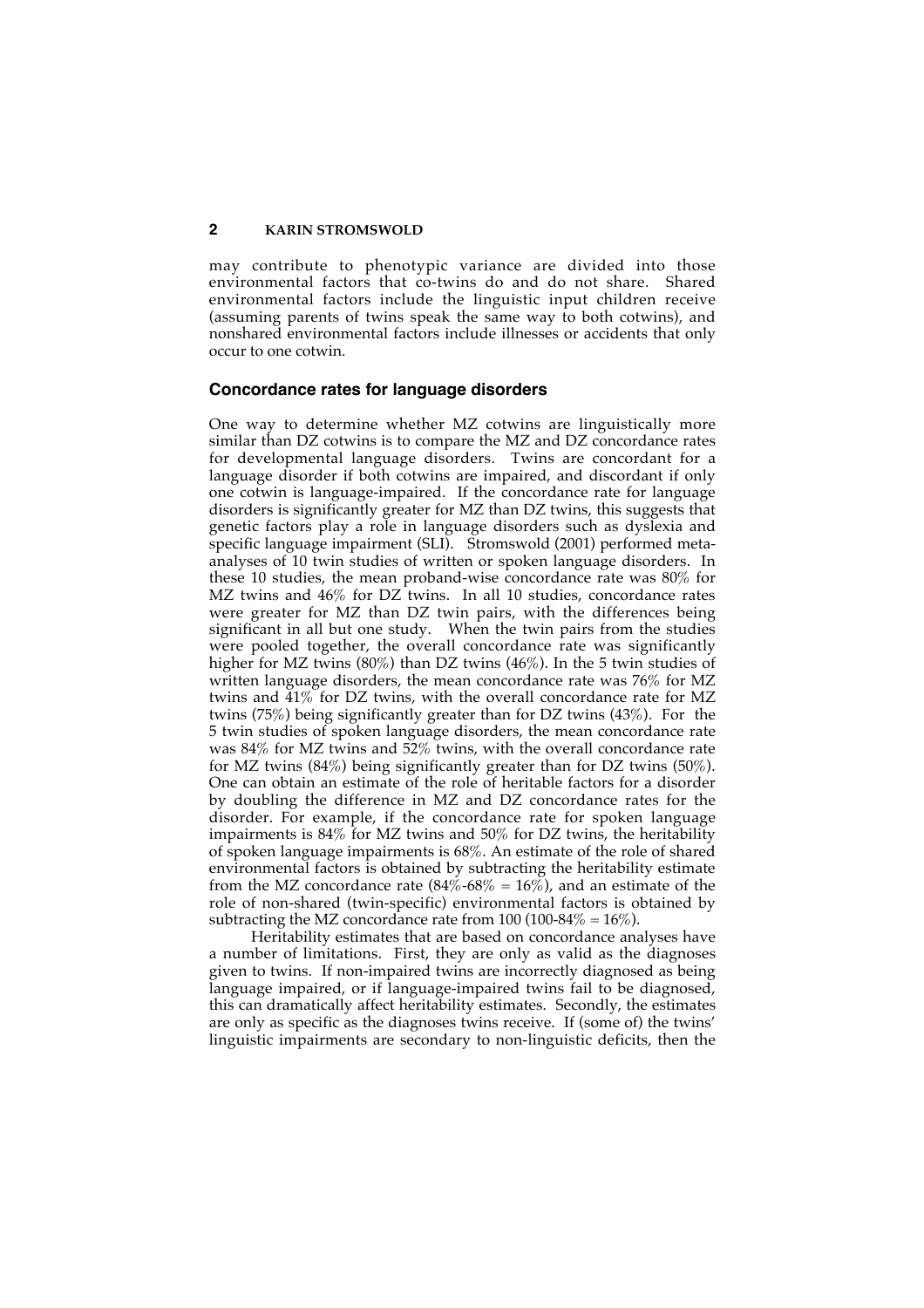estimates obtained will not be good estimates of the heritability of linguistically-specific impairments. A third limitation of heritability estimates obtained from twin concordance analyses is that they are estimates of broad-sense heritability, and as such include the influence of gene dominance, epistasis (interactions between genes) and interactions between genes and environment.

### **Univariate analyses of normal twins' linguistic abilities**

There are two additional drawbacks that are fairly specific to concordance-based heritability estimates. The first drawback has to do with the fact that concordance analyses take what is likely to be a continuous variable (linguistic ability) and artificially categorize people as either impaired or not impaired. Inevitably, there will be cases in which one twin scores just a few points higher than his or her cotwin, but this small difference is enough for one twin be labeled "normal" and the other impaired. The second drawback is that twin concordance studies can only be used to study the heritability of language impairments, and not the heritability of normal linguistic function. This is important because it is becoming increasingly clear that there isn't perfect overlap in heritable factors that affect language development and proficiency in people who have normal language versus impaired language (see Stromswold, 2001). In cases where the data obtained are more or less continuous (e.g., scores on language tests, age of acquisition of linguistic milestones) rather than dichotomous (presence or absence of a language disorder), one can address both of these drawback by comparing the similarity of normal MZ and DZ cotwins' language scores.

In univariate analyses, a twin's performance on test A is compared with his cotwin's performance on that same test. In metaanalyses of 8 studies of typically-developing twins' vocabulary development, Stromswold (2001) found that the mean weighted correlation coefficient was .93 for MZ twins (as compared to .76 for DZ twins). For phonemic awareness, the MZ correlation coefficient was .90 (compared to .56 for DZ twins). For articulation, the correlation coefficient was .92 for MZ twins and .85 for DZ twins. For reading, the coefficient for MZ twins was .86 (as compared to .66 for DZ twins). For spelling, the coefficient was .78 for MZ twins (as compared to .48 for DZ twins). Stromswold (2001) reported the results of 12 twin studies in which 36 tests of morphosyntax were administered. Unfortunately, the variability among these tests precluded calculating mean correlation coefficients. However, it is worth noting that in 33 of the 36 tests, the MZ correlation coefficient was larger than the DZ twins, with the difference being significant for 12 of the 36 morphosyntactic tests. Falconer's (1960) estimate of the effect of heritable factors is calculated by doubling the difference between the MZ and DZ intra-twin correlation coefficients. The role of shared environmental factors is computed by subtracting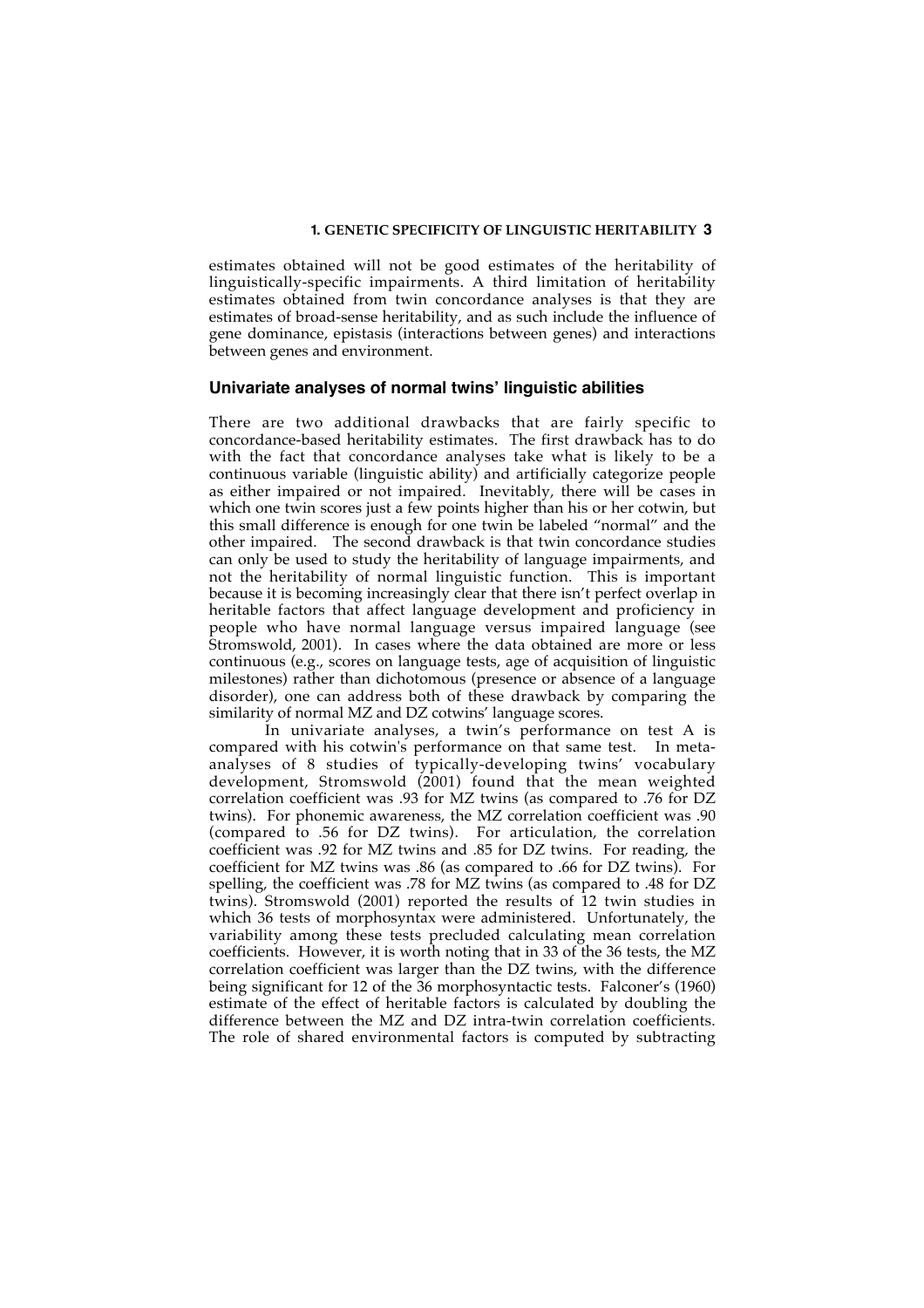Falconer's heritability estimate from the MZ correlation coefficient and the role of non-shared environmental factors is calculated by subtracting the MZ correlation from one. We can use these formulas to estimate, for example, that 68% of phonemic awareness is due to heritable factors, 22% is due to shared environmental factors, and 10% is due to nonshared environmental factors.

Univariate analyses clearly reveal that for a wide range of linguistic tasks, normal MZ cotwins perform more similarly to one another than DZ cotwins do. This suggests that heritable factors play a substantial role in the linguistic abilities of normal people. However, like heritability estimates based on twin concordancy, Falconer's heritability estimates are estimates of broad sense heritability. A second limitation of univariate twin analyses is that they do not allow one to tell whether the heritable factors that affect language are specific to language. It is possible, for example, that the heritable factors that affect phonemic awareness also influence other cognitive, linguistic or motor abilities.

# **Multivariate analyses of normal twins' linguistic abilities**

Bivariate analyses can help determine how specific-to-language the genetic factors that influence language are.<sup>1</sup> In bivariate analyses, a twin's performance on test A is compared with his cotwin's performance on test B. Genetic influence on the phenotypic correlation between test A and B (bivariate heritability) is estimated by the extent to which the MZ cross-twin correlation is greater than the DZ cross-twin correlation. In contrast, the genetic correlation estimates the extent to which the same genetic factors affect A and B regardless of their contribution to the correlation between A and B. Genetic correlation may be high, yet bivariate heritability low and vice versa. For example, genetic factors might play a substantial role for both gross motor abilities and linguistic abilities, but if completely different genetic factors are responsible for gross motor and linguistic abilities, the genetic correlation will be zero. Conversely, genetic factors might play only a modest role for gross motor and linguistic abilities, but if the same genetic factors are responsible for both abilities, the genetic correlation will be high. One limitation of multivariate analyses is that they only allow one to determine the extent to which there is genetic overlap for the particular behavioral traits one has assessed. For example, researchers involved in the U.K Twins Early Development Study (TEDS) have used multivariate analyses to determine the specificity of genes that affect verbal and nonverbal abilities. In addition to heritable factors that influence both nonverbal

 $\overline{a}$ 

<sup>&</sup>lt;sup>1</sup> Using Cholesky decomposition modeling, bivariate analyses can be extended to investigate relationships among more than two variables (see de Jong, 1999).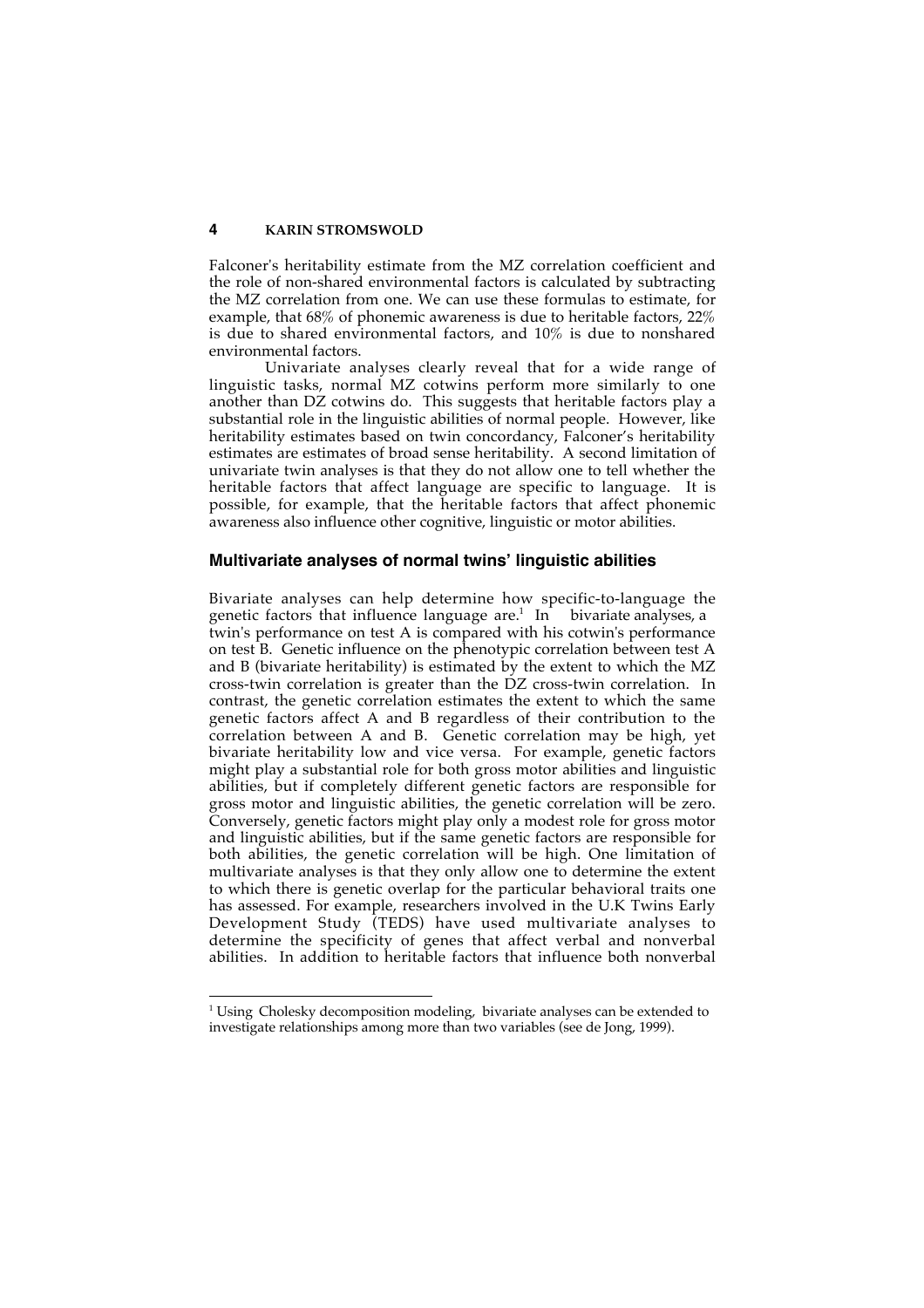cognitive abilities and verbal abilities, there appear to be genetic factors that influence verbal abilities but not nonverbal cognitive abilities (e.g., Price et al., 2000). It is possible, however, that these latter genetic factors affect more than just verbal abilities. For example, genetic factors that affect verbal abilities but not nonverbal cognitive abilities could nonetheless affect oral motor abilities, fine motor abilities, gross motor abilities, social-emotional abilities, short term memory, attention, auditory processing, etc.. The only way to rule this out is to assess all of these abilities in the same group of subjects, and perform the appropriate analyses. Unfortunately, in order to have the statistical power to do so, one must have data from a very large number of twins. We have begun such a twin study and, as of December 2003, we have assessed the gross motor, fine motor, oral-motor, cognitive, personal-social, and linguistic abilities of 400 sets of twins (Stromswold, 2003).

A second limitation is that the estimates of the genetic correlation for two behavioral traits are only as good as the behavioral tests used to assess the two traits. For example, analyses of the TEDS data suggest that the same genes affect vocabulary development and syntactic development, and that no vocabulary- or syntax-specific genetic factors exist (Dale, Dionne, Eley, & Plomin, 2000). However, this might reflect limitations in the way syntax and vocabulary development were assessed. In the TEDS study, parents assessed their twins' vocabularies by indicating whether they said each of 100 words. Parents then assessed their twins' syntax by choosing which sentence in 12 pairs of sentences (e.g. baby crying, baby is crying) sounded more like something that their twins might say. It seems plausible that, during the early stages of language learning, parents are fairly good at recalling whether their child says particular words and, hence, that the TEDS vocabulary measure is probably adequate. The same is not necessarily true of the TEDS syntax measure. It is very unlikely that a child has said the exact sentences listed, so to complete the syntax measure, parents must act as amateur developmental linguists. Furthermore, parents complete the syntax section immediately after completing the vocabulary checklist. Therefore, one worry is that parents who check off lots of words on the vocabulary test might (unconsciously) be biased to choose the "better" of the sentences in each pair, whereas parents who check off few words might be biased to choose the "worse" sentence in each pair, and this bias accounts for the high genetic correlation for vocabulary and syntax. In our ongoing twin study (Stromswold, 2003), we address this problem by supplementing parents' reports of when their twins acquired linguistic milestones (babbling, first word, first sentence, and clear articulation) and whether (and how much) written and spoken language therapy their twins received, with direct assessment of key linguistic skills (Stromswold, 2002). For example, articulation is assessed via a word repetition task, lexical access is assessed via a rapid naming task, and syntax is assessed via a picture-pointing comprehension test of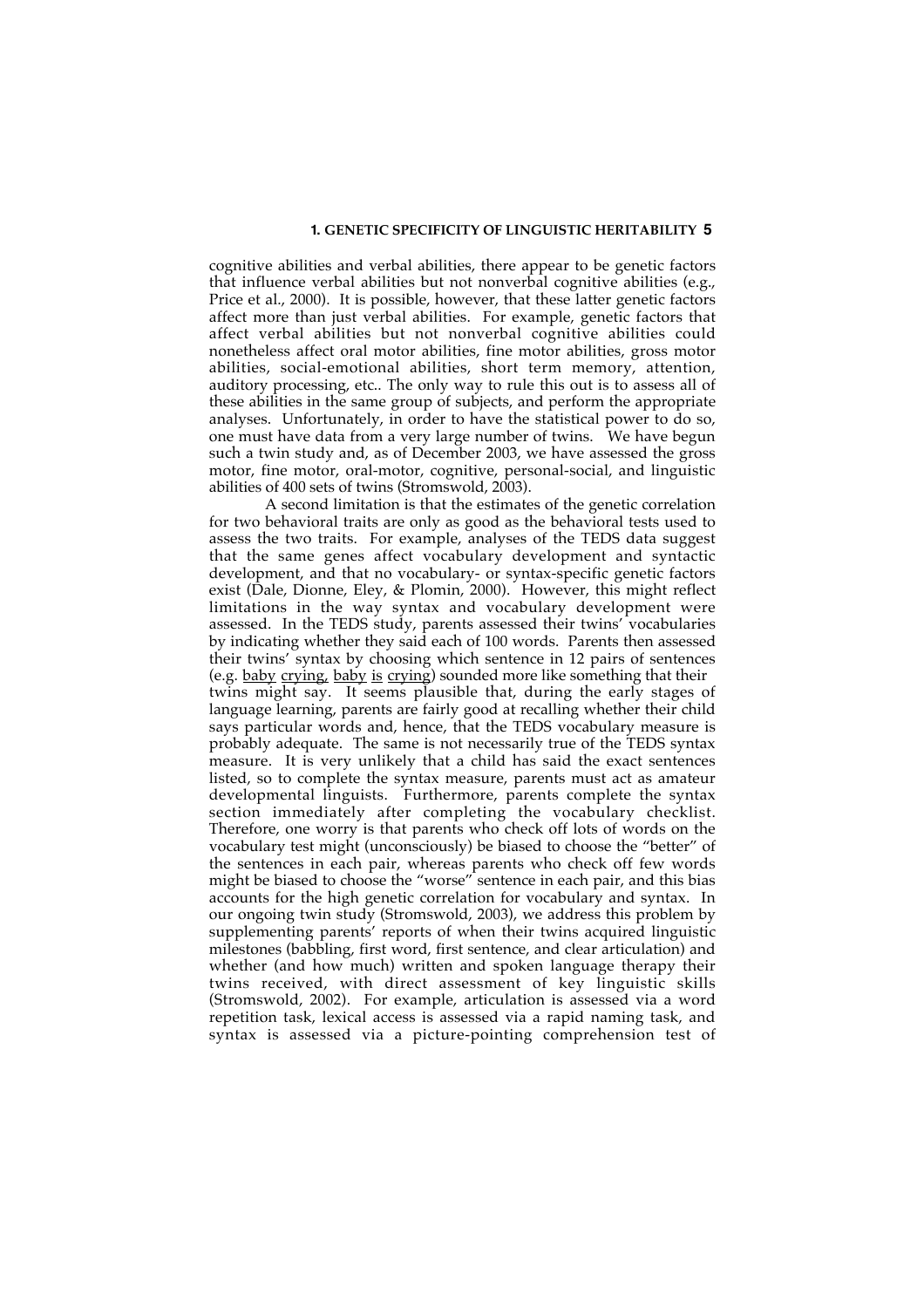$\overline{a}$ 

semantically reversible sentences. (A sample test may be found at: http://ruccs.rutgers.edu/~karin/PERINATAL/PALS/PAL4.pdf)

# **The role of environment on language development**

Twin studies are usually used to explore whether genetic factors affect a phenotypic trait, but it is equally valid to use twin studies to examine how environmental factors influence a trait. A limitation shared by concordance, univariate, and multivariate twin studies, however, is that estimates of the phenotypic effects of shared and non-shared environment completely conflate the effects of prenatal and postnatal environment. Seventy years of research has confirmed that even when impaired twins are excluded, twins' language development is 2 to 3 months delayed compared to singletons (see Dale et al., 2000). This delay is believed to reflect the special environmental hardships twins face. The (often unspoken) assumption in most twin studies is that when one refers to the role of environmental factors in language development, one is referring to the role of postnatal factors such as the quantity or quality of adult linguistic input that children receive. Indeed, several studies have shown that twins typically receive less adult linguistic input than singletons (for a review, see, Reznick, 1997; Stromswold, 2001).

Conway et al. (1980) found that maternal speech variables (amount of maternal speech, amount of maternal child-directed speech, and complexity of maternal speech) accounted for 15% of the variance in twins' language development, whereas neonatal variables (Apgar scores,<sup>2</sup>) gestational age, and birth weight) accounted for 8% of the variance. These results are often cited as proof that postnatal factors affect language development much more than prenatal factors. However, Conway et al.'s (1980) findings should be viewed with great caution for several reasons. First, the study had only 24 twins. Second, the twins had atypically benign perinatal histories (they were born an average of 2 weeks later and 400 grams heavier than the mean for U.S.-born twins). Third, there was considerably less variance for neonatal variables than maternal variables, and this may have decreased the predictive power of

 $2$  Apgar scores are commonly used to rate the physical well-being of neonates on a 0 to 10 scale, with 10 being the best score possible. Five physical parameters are given a score of 0, 1, or 2, and these subscores are summed to give a neonate's Apgar score. The word 'Apgar' is both an eponymic tribute to its inventor (Virginia Apgar) and a mnemonic for the five parameters that are assessed (Appearance or color, Pulse rate, Grimace or reflex irritability, Activity or muscle tone, and Respiration). Some studies have shown that low scores (e.g., 5 minute Apgar scores of less than 7) are associated with neurodevelopmental delay (Thorngren-Jerneck & Herbst, 2001) and linguistic delay (Cusson, 2003).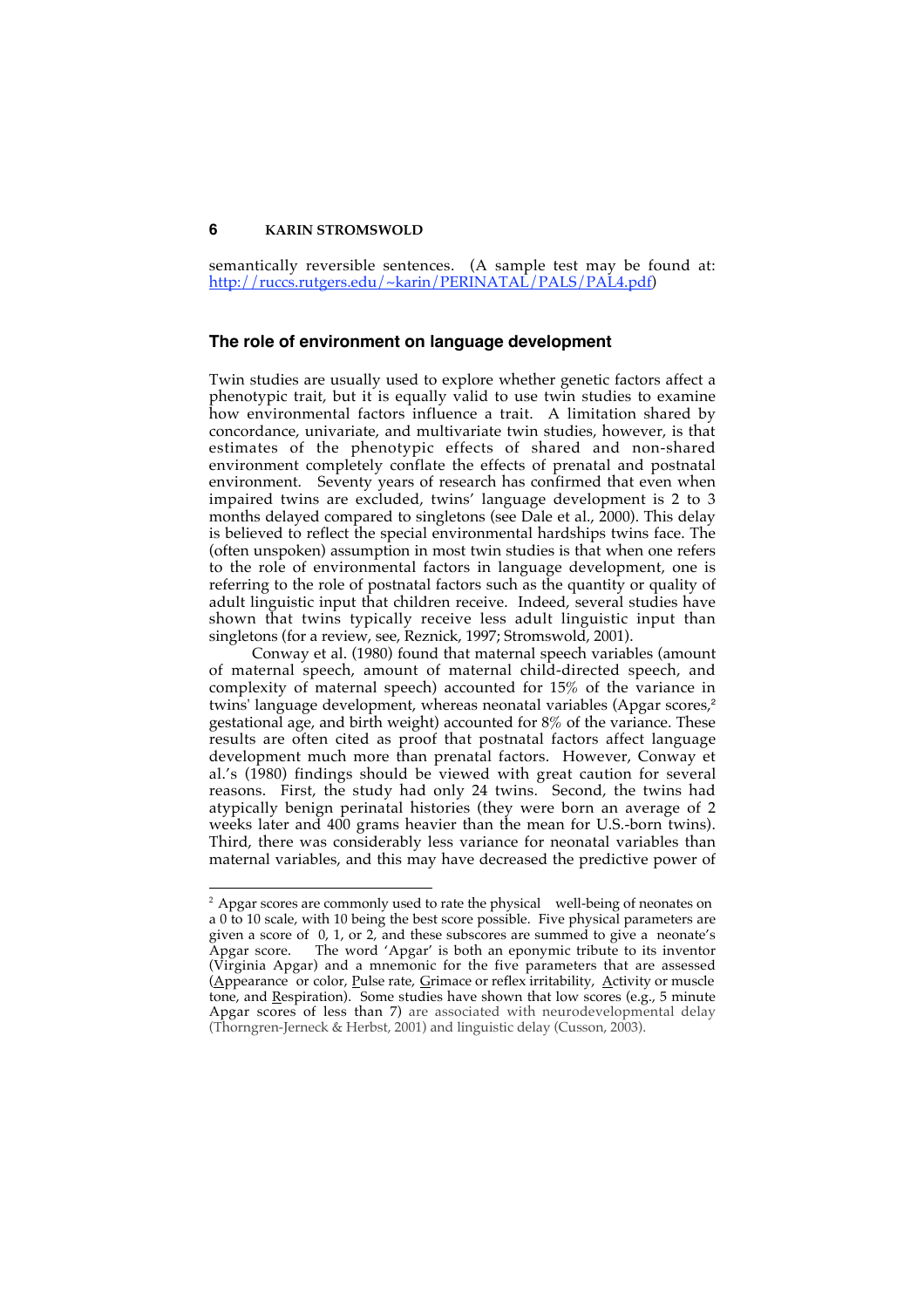the neonatal variables. Fourth, because the study didn't distinguish between MZ and DZ twins, and twin and singleton data were collapsed in the regression analyses, these data cannot be used to evaluate the relative importance of neonatal versus maternal variables on twins' language. There is another reason to suspect that postnatal environment may not play a major role in language development. If postnatal environment *did* play a major role, we would expect that twins who are reared apart would have less similar linguistic abilities than twins reared together. Contrary to this prediction, Pedersen et al. (1994) found that the heritability estimates for vocabulary size were quite similar for elderly twins who were reared together or apart.

#### **The effects of perinatal environment**

For over 50 years, researchers have known that twins suffer from more pre- and perinatal complications than singletons, and MZ are at greater risk for many of these complications than DZ twins (for a historical perspective, see Lenneberg, 1967). Twins are 5 time more likely to be born prematurely (before 37 weeks gestation) and 10 times more likely to be born at low birth weights (less than 2500 grams) than singletons (Center for Disease Control, 1999), both of which are major risk factors for language impairments. Furthermore, twins (especially MZ twins) are more likely to suffer perinatal complications such as hypoxic/ischemic brain injuries, fetal growth restriction, prolonged labor, umbilical cord incidents, and hyperbilirubinemia. The special perinatal environmental factors associated with twinning result in perinatal mortality rates for twins who share a placenta being twice as great as for twins who do not share a placenta<sup>3</sup> and 4 times as high as for singletons; congenital malformations being more common in twins (particularly MZ twins) than singletons; discordance for congenital malformations being more common in MZ twins than DZ twins; and neurodevelopmental disabilities being more common in twins than singletons, with certain disabilities (e.g., cerebral palsy) being more common in MZ twins than DZ twins. (For a discussion of perinatal risk factors associated with twinning, see Stromswold, 2004 and references therein.)

There are at least two reasons why children who experience perinatal hardships may be more likely to exhibit language delays than children who don't experience these hardships. The first reason is that, because language is one of the most complicated tasks that children must master, children with subtle (but non-specific) neurodevelopmental dysfunction are likely to exhibit language delays. The second reason is

 $\overline{a}$ 

 $^3$  DZ twins never share a placenta, whereas 75-80% of MZ twins do share a placenta (see Stromswold, 2004).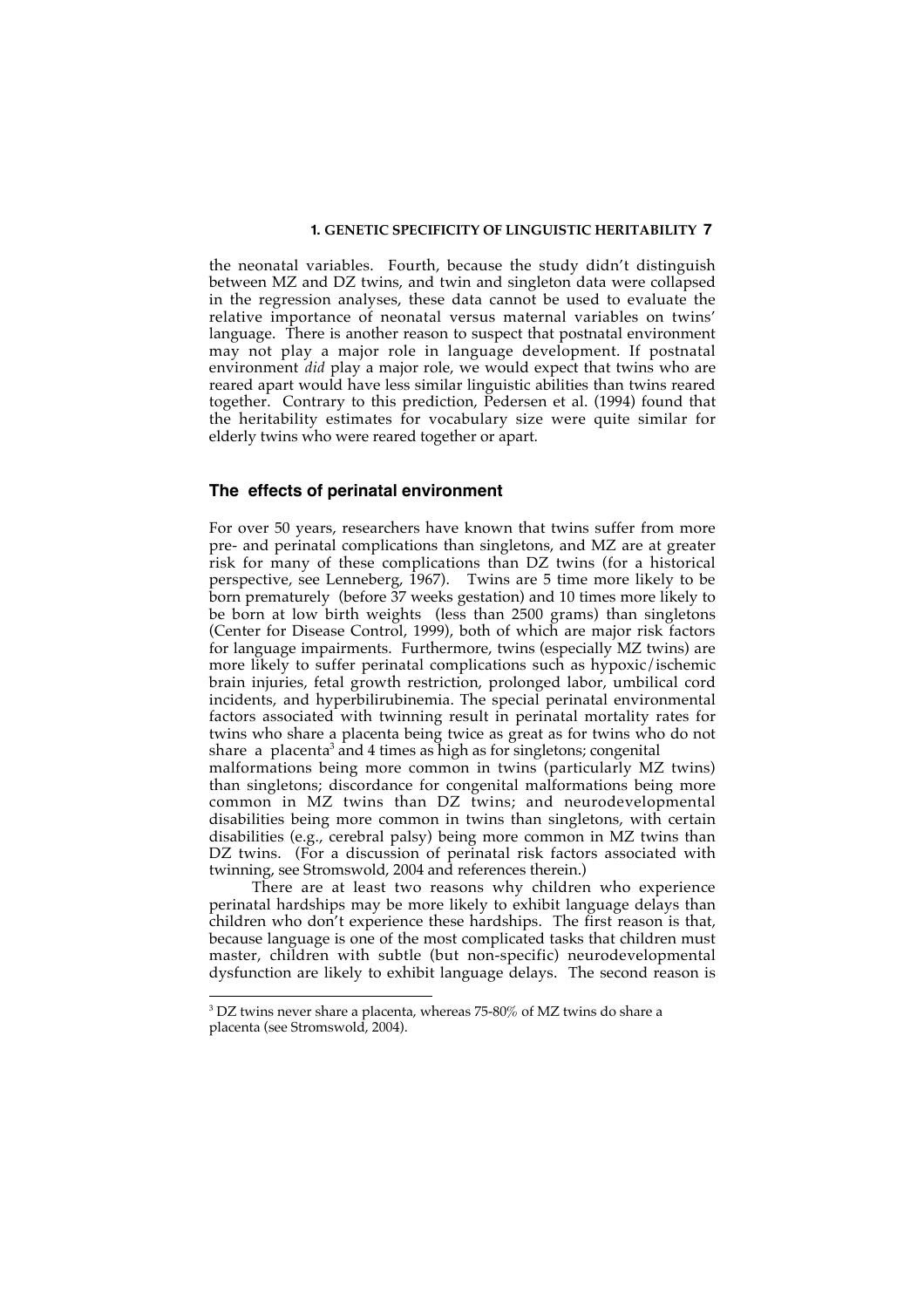that the neural substrates of language may be particularly vulnerable to the effects of these perinatal hardships. Consider, for example, the effects of excess bilirubin. Excess bilirubin causes neonatal jaundice and, in severe cases, can lead to bilirubin encephalopathy in which cerebral grey matter is destroyed (Volpe, 1995). Although hyperbilirubinemia can affect any part of the central nervous system, the auditory pathways are particularly sensitive to the effects of bilirubin (e.g., Shapiro, 2002), and even modestly elevated bilirubin in the neonatal period is associated with mild sensorineural hearing loss and auditory dysfunction (e.g., Amin et al., 2001). Recent studies suggest that children with minimal hearing losses (hearing thresholds of between 16 and 25 dBs) are more likely to suffer from language delays and impairment than children with normal hearing (e.g., Bess, Dodd-Murphy, & Parker, 1998). This is important for genetic studies of SLI because the hearing thresholds generally used to ensure that hearing impaired children aren't labeled SLI would miss some children with minimal hearing losses (see Stromswold, 1997).

# **Teasing apart the effects of pre- and post-natal environments**

Birth weight discrepancies in twin pairs may provide a way of teasing apart the effects of prenatal and postnatal environment. Here's why. Because DZ twins share only 50% of their DNA, birth weight differences in DZ twin pairs reflect differences in the genetic endowment of twin pairs (one twin might be genetically predisposed to be bigger than his cotwin) *and* differences in the prenatal environment. In contrast, because MZ twins share 100% of their DNA, differences in MZ twin pairs' birth weights *solely* reflect differences in the cotwins' prenatal environments. By comparing MZ cotwins who have very similar birth weights with MZ cotwins who have very dissimilar birth weights (i.e., birthweights that differ by at least 15 or 20%, Charlemaine et al., 2000), we can obtain an estimate of the effect of intrauterine environment on later development. To the extent that MZ cotwins who have very similar birth weights are linguistically more similar to one another than MZ cotwins who have very different birth weights, this is a measure of the effect of intrauterine environment on language development. Estimates of the effect of intrauterine environment can be calculated using slight variants of the methods traditionally used to calculated heritability estimates. However, instead of contrasting the linguistic similarity of MZ and DZ cotwins, we compare the linguistic similarity of MZ cotwins who have similar and dissimilar birth weights. The size of interactions between genetic and intrauterine environmental factors can be estimated by comparing how great an effect having very different birth weights has for MZ and DZ cotwins (in essence calculating a difference of a difference score).

The best biologic predictors of developmental delays in prematurely-born and intrauterine growth restricted children are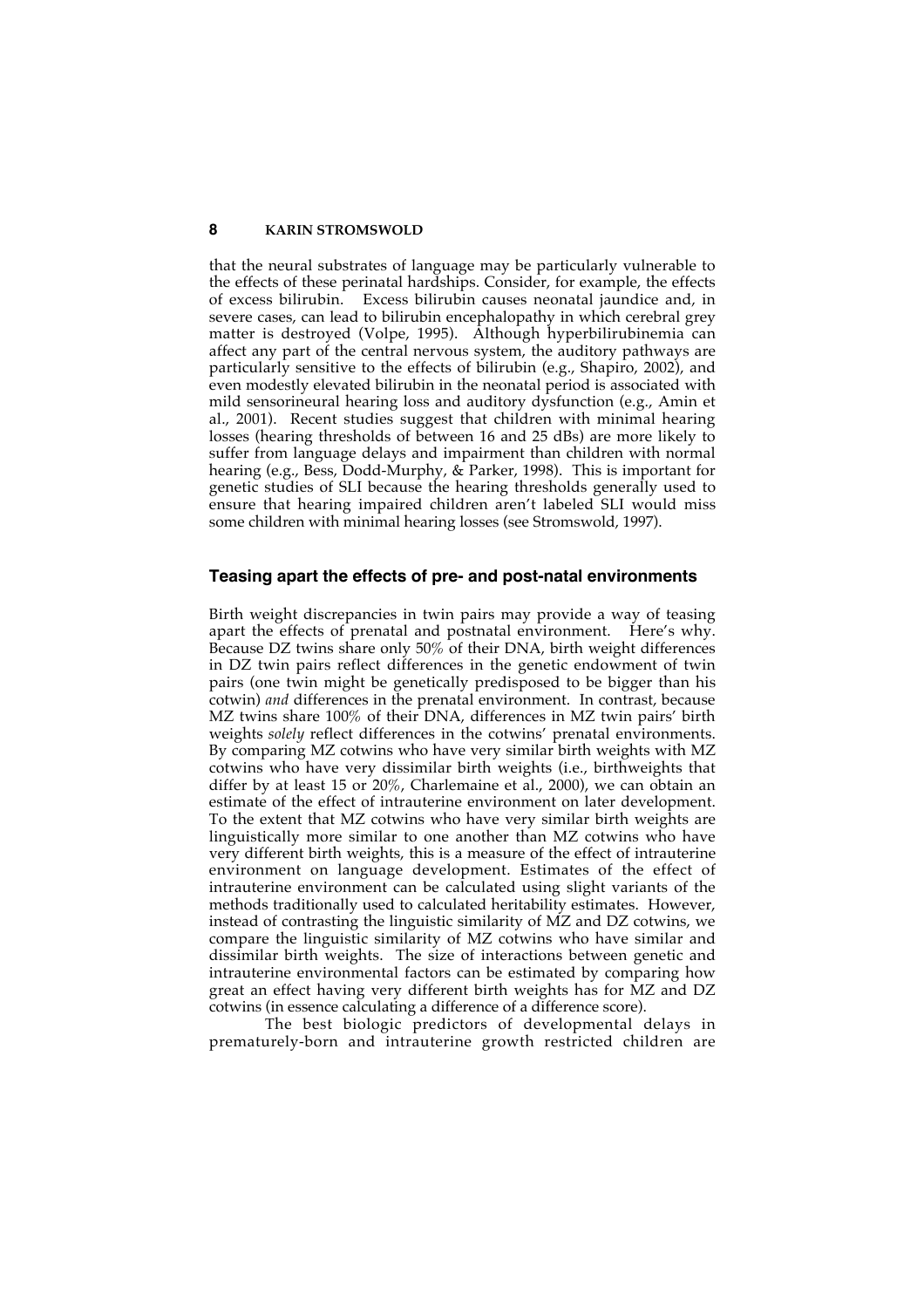hypoxic-ischemic perinatal brain injuries and subnormal brain growth (see Berg, 1989 and references therein). Brain growth is typically spared in intrauterine growth restriction, but when this protective mechanism fails, the risk of neurodevelopmental delay is high (Kramer et al., 1989). This is especially true when head size (a proxy for brain growth) fails to normalize during infancy and childhood (e.g., Hack et al., 1991). Neonatologists and pediatricians routinely record infants' head circumferences, and it is trivial to obtain this measurement on older children and adults. Therefore, one could investigate the role of perinatal brain injuries on linguistic abilities by testing whether discrepancy in head circumference in MZ cotwins is associated with linguistic discordance in these twins. Because there are well-normed growth curves for head circumference, one could also test whether  $M\tilde{Z}$  twins whose head circumferences are persistently discrepant are more likely to be linguistically discordant than MZ twins whose head circumferences become more similar with time. Following the logic outlined for birth weight discrepancy, size of interactions between genetics and intrauterine factors can be estimated by comparing how having very different head sizes affects linguistic similarity in  $\overline{MZ}$  and  $\overline{DZ}$  cotwins. Neonatal neural ultrasounds are routinely obtained on neonates admitted to neonatal intensive care units. Neural ultrasounds are used primarily to detect and determine the severity of intraventricular hemorrhages (IVHs). One can easily tell whether (and how severe) an IVH a neonate has suffered for each side of the brain. Therefore, another way to investigate the extent to which perinatal brain injuries affect language development is to compare the linguistic abilities of MZ cotwins who are concordant or discordant for IVHs.

Mothers are usually able to recall the complications and interventions that occur during labor and delivery. For example, over 90% of the mothers of twins in our study are able to report whether each of their twins was breech, how long they were in labor, what drugs they received during labor, how much time passed between the delivery of the first twin and the second twin, whether forceps or vacuum extraction was used for each twin, and whether there were any cord complications (Stromswold, 2003). These data could easily be used to estimate the impact of intrapartum complications on language development in twins.

### **Interactions among genetic and environmental factors**

Prenatal factors might affect twins differentially according to their genetic make up. A relatively minor ischemic injury to brain areas involved in language or a mild sensorineural hearing loss might have devastating effects on a twin genetically at risk for language impairments, yet have no discernible adverse affect on a twin who is not genetically at risk. Postnatal environmental factors could also have different effects on different people depending on their genetic makeup.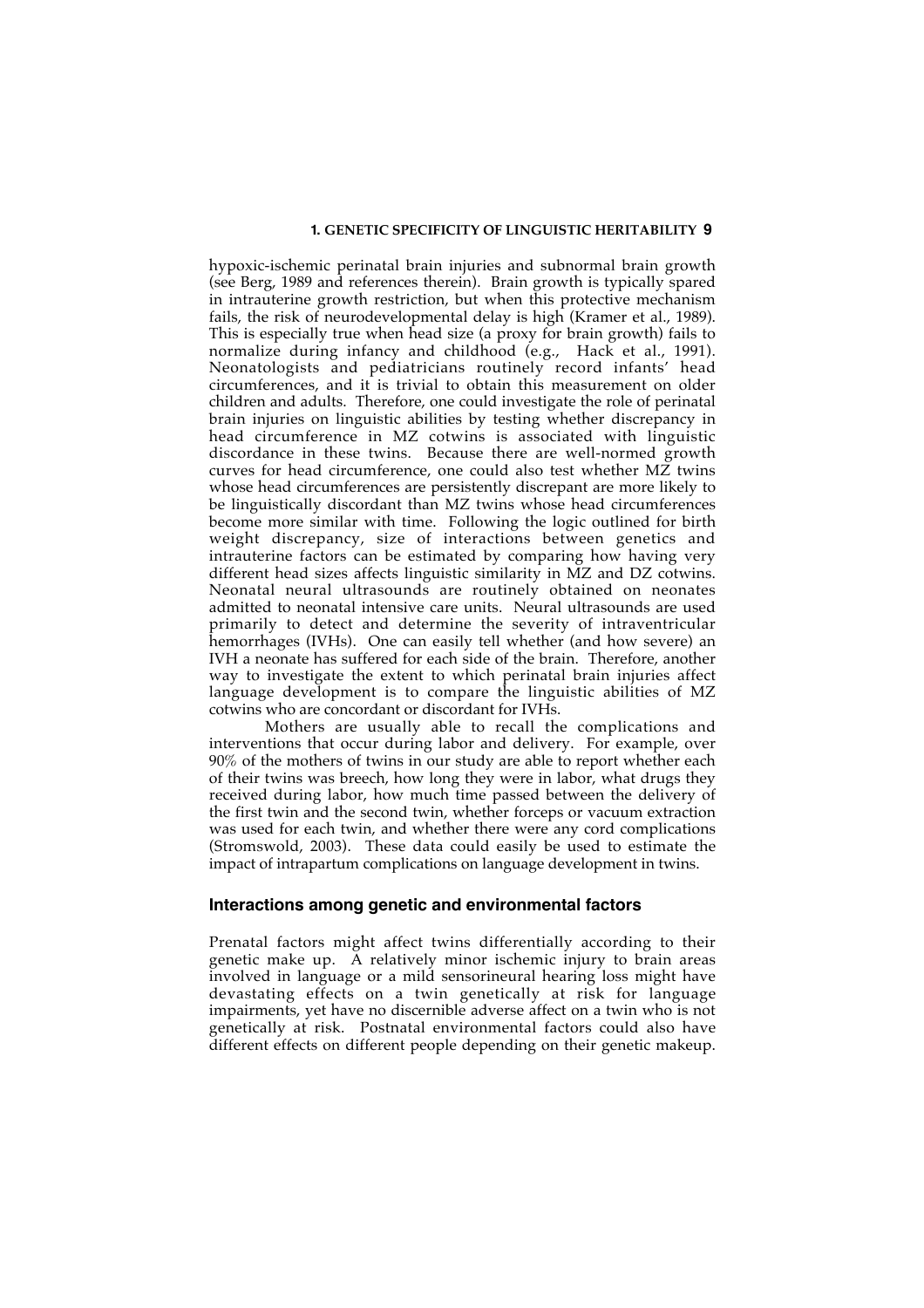A child who is genetically at risk for developing language disorders may be particularly sensitive to subtly impoverished linguistic environments. Because the genetically-at-risk child is likely to have relatives who are language impaired, he is likely to be reared in linguistically impoverished environments. A child who is linguistically less adept (for genetic and/or environment reasons) may respond less to linguistic input. His parents might unconsciously respond by providing less (or less complex) linguistic input, which might further impede his language acquisition. The less linguistically-adept child might unconsciously avoid linguistically challenging situations, choosing instead activities and friends that make fewer linguistic demands of him, thereby further slowing his language development. At the other end of the spectrum, if there are synergistic interactions between genetic and postnatal environmental factors, a child who has the genetic propensity to succeed at language might benefit more from enriched environments (and better tolerate impoverished environments). Because a genetically wellendowed child is more likely to have relatives who are linguistically able, he is more likely to be reared in linguistically enriched environments. In addition, such a child might seek out environments that are linguistically challenging, thereby further accelerating his language development. Genetic-postnatal environmental interactions do not necessarily have to involve psycho-social environmental factors. A child who is genetically at risk for language delay may be more susceptible to the adverse effects of malnutrition, environmental toxins, or postnatal head injury, whereas a child who is not genetically at-risk may be more resilient to the effects of such insults.

Prenatal and postnatal environmental factors may be correlated (e.g., pre- and post-natal malnutrition in poor families) or interact with one other. For example, as mentioned above, children with mild hearing losses due to perinatal factors may seek out linguistically less challenging environments and/or receive less linguistic input either because they cannot hear what is said to them or their parents limit what they say to their child (Nelson & Soli, 2000). In addition, children with mild hearing losses may be more susceptible to the effects of slightly impoverished linguistic input (prenatal-postnatal interaction).

Gene-gene interactions could also be phenotypically important for language. Bivariate analyses of the data from 1937 same-sex TEDS twin pairs at age 2 reveals that only 21% of the variance in expressive vocabulary size can be explained by scores on a parent-administered nonverbal cognitive test, and the genetic correlation between nonverbal and expressive vocabulary measures is only .30 (Price et al., 2000). At age 4, one-sixth of the TEDS twins were tested on a battery of language and nonverbal cognitive tests. Bivariate analyses of these data reveal a genetic correlation of .46 for language and nonverbal abilities (Colledge et al., 2002). Taken together, these results suggest that, as children get older, the overlap in genetic factors affecting language and nonverbal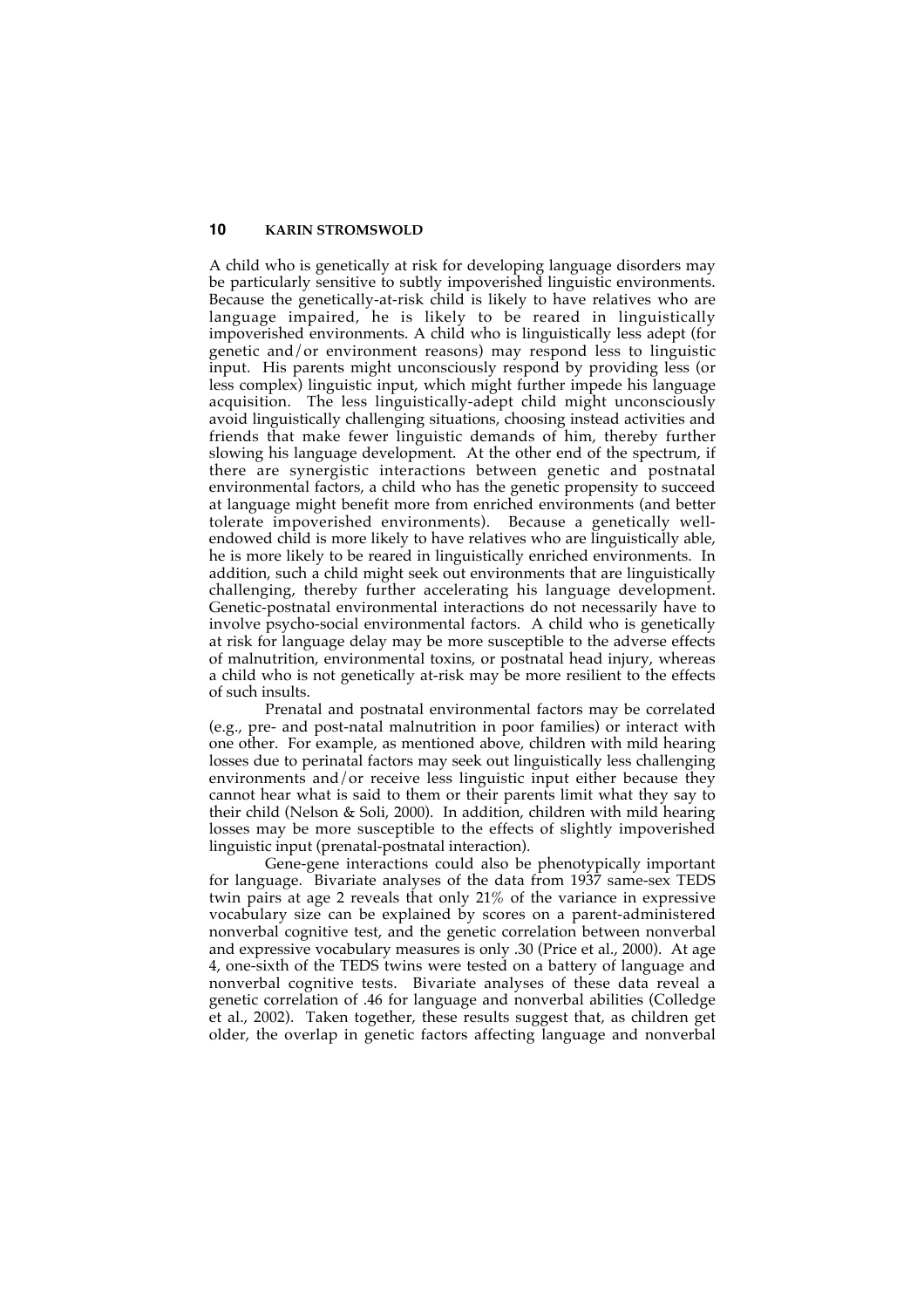abilities becomes more apparent. This increase could reflect the impact of gene-gene or gene-environment interactions.

# **MOLECULAR GENETIC STUDIES OF LANGUAGE**

# **The logic of molecular genetic studies**

In most molecular genetic studies of language, parametric and nonparametric linkage analysis techniques are used to compare the genomes of language-impaired people and their normal relatives, and determine how the genomes of affected people differ from those of unaffected relatives. This is usually done by finding large multiplex families (multi-generational families in which several family members suffer from the same disorder, and this disorder appears to have simple Mendelian transmission) and comparing the DNA of affected and unaffected family members. In parametric linkage analyses, the transmission of marker alleles through multiple generations is compared with the transmission of the trait phenotype to determine whether the marker locus and trait locus assort independently, or whether they show decreased recombination (which would indicate that the two loci are near each other on the same chromosome).

Because language-disordered multiplex families are rare (Stromswold, 1998), geneticists also compare the DNA of sibling pairs in which one sibling is affected and the other is unaffected. In nonparametric sibling-pair analyses, the proportion of marker alleles that are identical in pairs of siblings is compared with the phenotypic similarity between the siblings. For example, siblings share  $0, 1$ , or  $2$  alleles at a particular locus. If the trait locus is closely linked to a marker allele, similarity between the siblings for the marker alleles should correspond to similarity for the trait phenotype, regardless of mode of transmission or penetrance for the disorder.<sup>4</sup> Sibling-pair linkage analyses have several possible advantages over multiplex family analyses. First, because sibling-pair analyses are usually nonparametric, they are more likely to reveal associations, particularly with traits with variable expressivity. Second, one does not need to specify the mode of transmission in sibling-pair analyses. Third, sibling-pair analyses can reveal linkage even when penetrance is incomplete. Fourth, because it is

easier to locate affected-unaffected sibling pairs than multiplex families,

 $\overline{a}$ <sup>4</sup> Mode of transmission refers to the way in which a genetic disorder is passed from one generation to the next (e.g., autosomal dominant, autosomal recessive, X-linked recessive, multifactorial-polygenic). Penetrance is the fraction of

individuals with a given genotype who exhibit the disorder.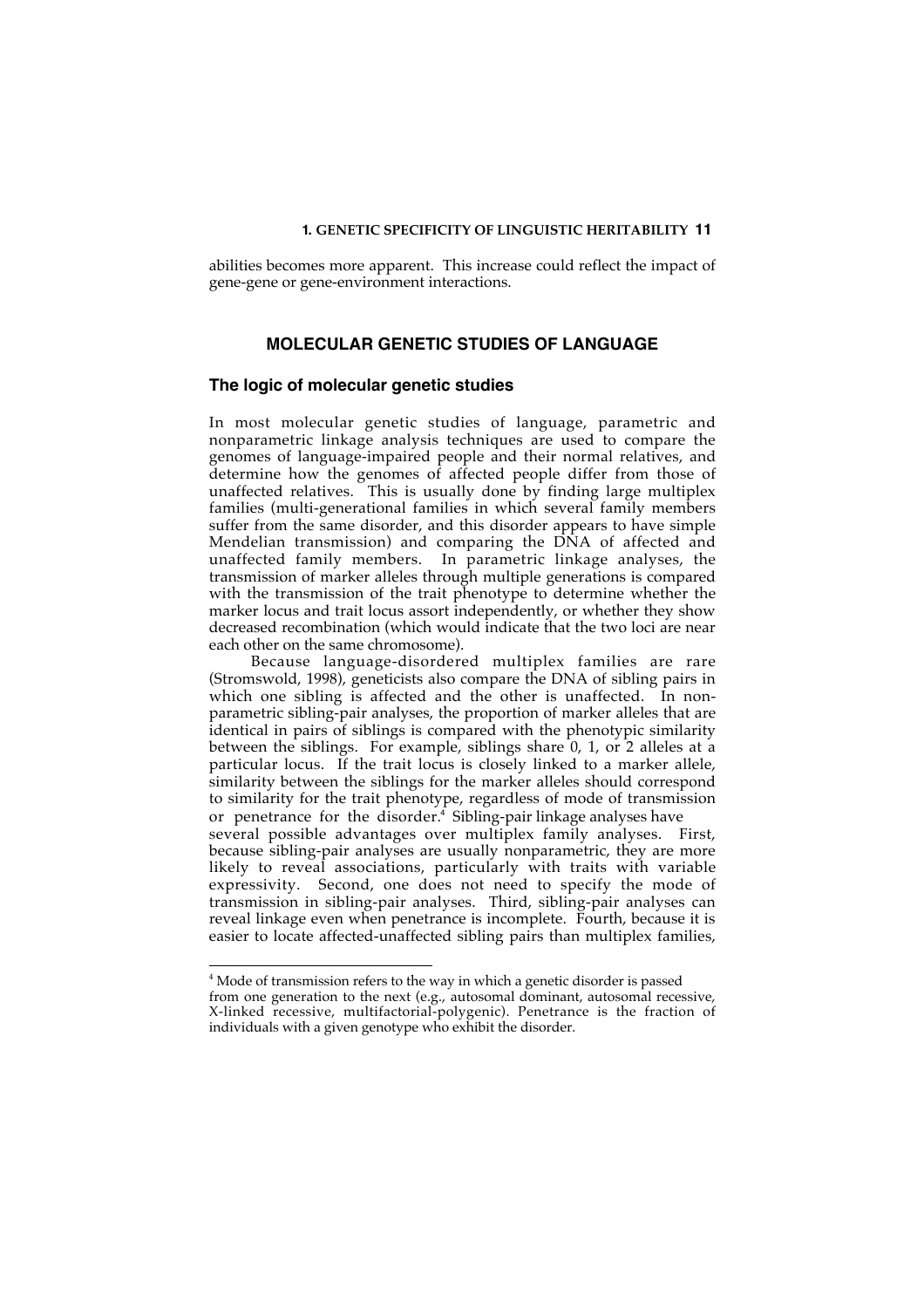the sample size (and statistical power) is likely to be greater for siblingpair than multiplex family analyses. Fifth, because most cases of developmental language disorders do not appear to follow simple Mendelian transmission patterns (Stromswold, 1998), linkage analyses conducted on multiplex families may implicate genes that *can* cause language disorders but rarely do (Stromswold, 2001). This appears to be the case for the FOXP2 gene, the mutation of which is clearly associated with speech dyspraxia (and a myriad of other disorders) in the members of the KE family (Lai et al., 2001). In 4 large studies of people with spoken language impairments (Bartlett et al., 2002; Meaburn, Dale, Craig,  $&$  Plomin, 2002; Newbury et al., 2002; O'Brien et al., 2003), the FOXP2 mutation has not been found in a single language impaired person.

# **Written language impairment loci**

 $\overline{a}$ 

To date, at least 8 loci (1p34-36, 2p15-16, 3p12-q13, 6p21.3, 6q12-13, 11p15.5, 15q21, and 18p11.2) and possibly 9 (7q32, Kaminen et al., 2003) have been linked to written language disorders (for a review, see Fisher & DeFries, 2002; Stromswold, 2001).<sup>5</sup> Recently, Taipale et al. (2003) have identified a candidate gene for dyslexia at the 15q21 locus. If genes at all of these loci can cause dyslexia, what does this say about the genetic specificity of dyslexia? One possibility is that the different dyslexia loci contain genes that affect different aspects or component skills of reading. For example, Grigorenko (2001) has argued that the 15q21 locus is associated with orthographically-based (or surface) dyslexia and the 6p21 locus is associated with phonologically-based dyslexia. This association has not generally been found and, at this point, the preponderance of the evidence does not suggest that there is a simple relationship between dyslexia loci and subcomponents of reading (see Fisher & DeFries, 2002; Stromswold, 2001). The specificity of putative dyslexia loci is further undermined by the observation that *most* of these loci are also linked to other neuropsychological disorders.<sup>6</sup> The 2p15 dyslexia locus is also (weakly) linked to schizophrenia (Shaw et al., 1998), the 6p21 locus is also linked to attention deficit-hyperactivity disorder (ADHD) and schizophrenia (see references in Stromswold, 2001), the 6q13 locus is also linked to schizophrenia (e.g., Cao et al., 1997; Straub et al., 2002), the 7q32 locus is also linked to autism (see Bonora et al., 2002; Collaborative

 $5$  Humans have 22 pairs of autosomal and 2 sex  $(X, Y)$  chromosomes. Autosomal chromosomes are numbered from 1 to 22 by size, with 1 being the largest. Each chromosome has an asymmetrically placed constriction that is used to define a short arm (p) and a long arm (q) of the chromosome. Thus, for example, 15q21 refers to staining band 21 on the long arm of chromosome 15.

<sup>&</sup>lt;sup>6</sup> Because loci encompass thousands of genes, the overlap in loci for language disorders and other neurodevelopmental disorders could merely be coincidental.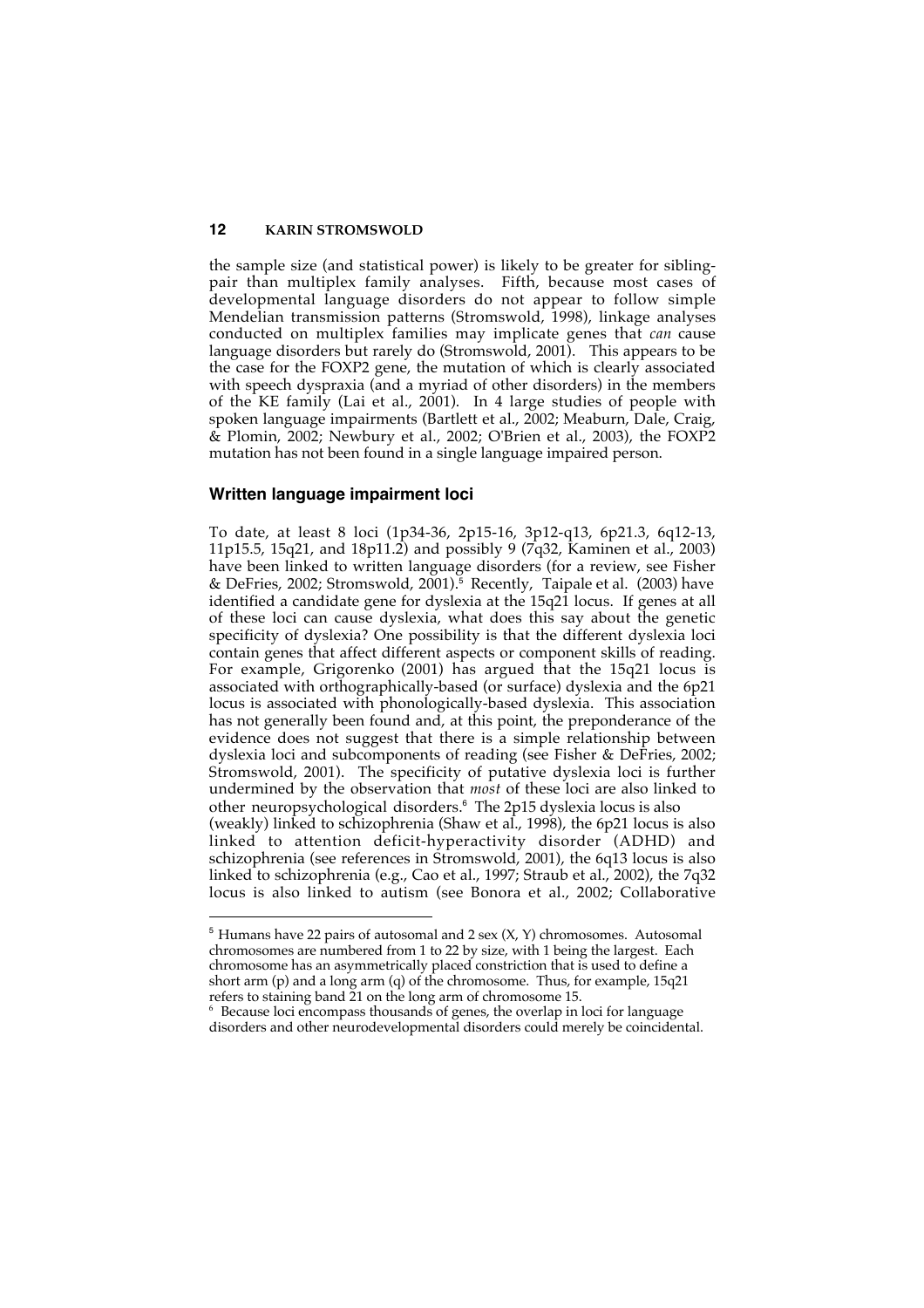Linkage Study of Autism, 2001 and references therein), the 11p11.5 locus is also linked to ADHD (see Langle et al., 2004 and references therein); bipolar disorder (see Zandi et al., 2003 and references therein) and autism (Trottier, Srivastava, & Walke, 1999); the 15q21 locus is also linked to ADHD (Bakker et al., 2003), and the 18p11 locus is also linked to bipolar disorder and schizophrenia (Kikuchi et al., 2003; Reyes et al., 2002).

# **Spoken language impairment loci**

At least 6 loci or genes have been linked to spoken language impairments: the FOXP2 gene on 7q31 (Lai et al., 2001), a region near the CFTR gene at 7q31 (Bartlett et al., 2004; O'Brien et al., 2003), a region near D7S3052 at 7q31 (Bartlett et al., 2004; O'Brien et al., 2003),  $13q21^7$  (Bartlett et al., 2004; Bartlett et al., 2002), a locus at 16q24 (SLI Consortium, 2002), and a locus at 19q13 (SLI Consortium, 2002). There are also some data that suggest spoken language impairment loci at 2p22 (Bartlett et al., 2004; Bartlett et al., 2002) and at 1p36, 2p15, 6p21, and 15q21 (Bartlett et al., 2000), and there are case reports of mutations associated with spoken language impairments that implicate loci at  $15q13$ ,  $1p22$  and/or  $2q31$  (see Stromswold, 2001 and references therein). As is the case with dyslexia loci, many of the spoken language impairment loci are also linked to other neurodevelopmental disorders. The D7S3052 loci on 7q31 is near the IMMP2L gene that has been implicated in Tourette syndrome (Petek et al., 2001). The CFTR region of 7q31 has been implicated in autism (Wassink et al., 2001), as have the loci at 13q21 (Collaborative Linkage Study of Autism, 2001) and 19q13 (Liu et al., 2001). Furthermore, although the FOXP2 mutation segregates perfectly with affectedness in the KE family, it is unclear how phenotypically specific the effects of the mutation are as affected family members suffer from grammatical deficits, speech dyspraxia (difficulty making the complex, oral motor movements necessary for speech), depressed nonverbal IQ, and developmental learning disorders that do not appear to be verbal in nature (see Stromswold, 2001 and references therein).

# **Problems associated with genotype-phenotype mapping**

Phenocopy is the term used to describe the situation when different genotypes can result in the same phenotype. The fact that 9 distinct loci have been linked to dyslexia and a dozen loci have been linked to spoken language impairments clearly indicates that different genotypes can

 $\overline{a}$ 

 $7$  Fisher et al.  $(2003)$  have argued that the 13q21 locus might be better

characterized as a dyslexia locus because the phenotype that links to 13q21 is reading impairment and not spoken language impairment.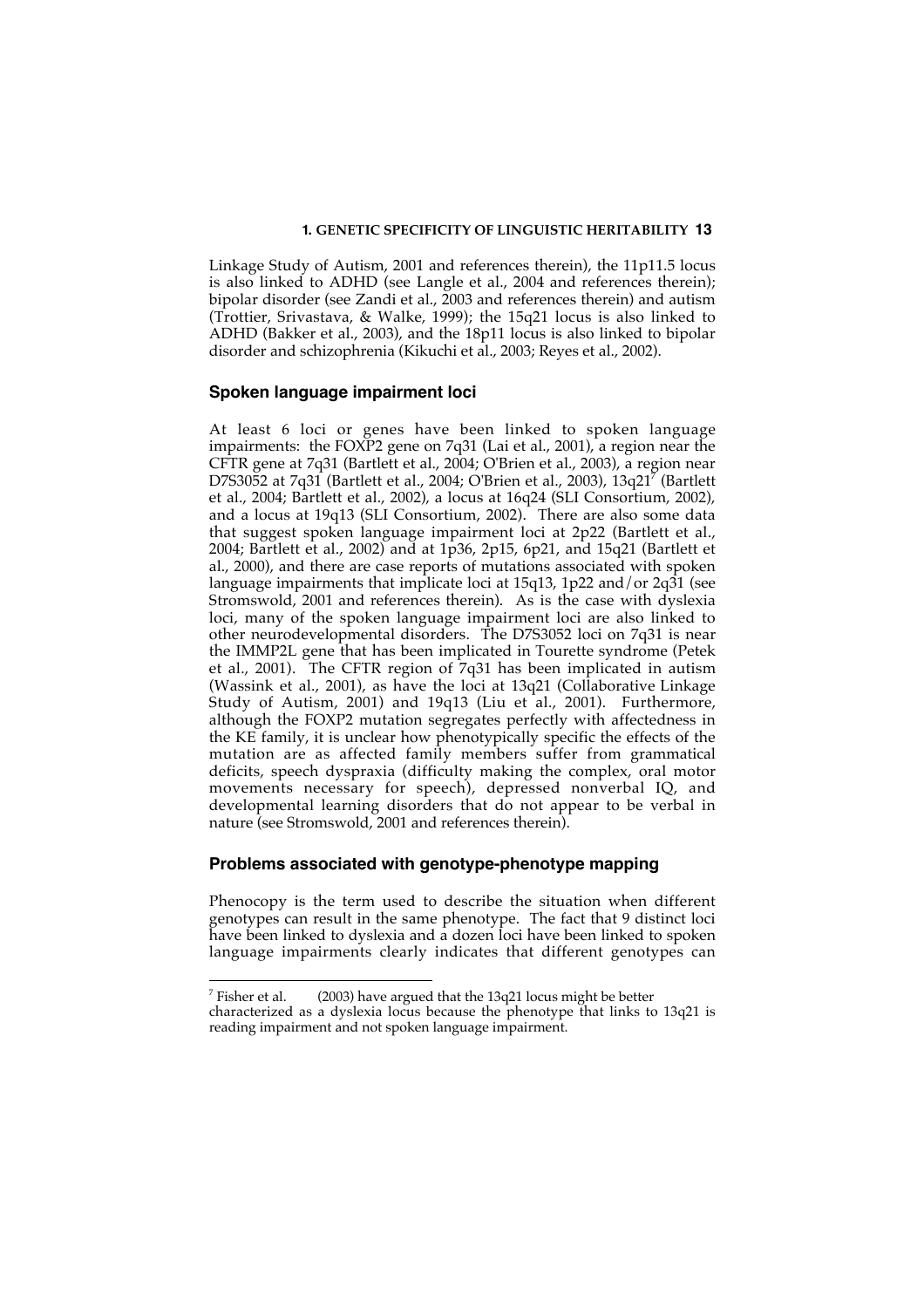cause at least broadly-defined phenotypes such as written and spoken language impairments. Even rather specific language impairment phenotypes may have different causes, and hence may be due to different genotypes. Consider a phenotype that is characterized by the selective omission of grammatical morphemes. This phenotype could be the result of a genetic disorder that selectively impairs syntax, a genetic disorder that specifically impairs control of rapid, complex oral motor movements necessary for language (speech dyspraxia), a genetic disorder that specifically impacts some component of auditory processing (e.g., auditory short term memory, auditory sequencing, rapid auditory processing), or a genetic disorder that affects multiple aspects of language but not nonverbal cognition (see Stromswold, 1997).

Pleiotropy is the term that is used when the same genotype results in different phenotypes. A particularly clear example of pleiotropy is incomplete penetrance, when family members share a mutation for a disorder, but only some of these family members are clinically affected. Another type of pleiotropy is when all family members who have a mutation are affected, but the nature of the disorder varies among family members. Consider again a genetic mutation that affects people's abilities to coordinate complex oral motor movements (oral motor apraxia). A person with such a genotype could present as someone who is unwilling or unable to speak in any situation (mutism) or in selective situations (selective mutism), as someone with speech dyspraxia, as someone who has a dysfluency or stutter, or as someone who omits phonologically unstressed elements (i.e., grammatical morphemes) and, hence, appears to have a grammatical deficit.

In addition to dealing with the problems of phenocopy and pleiotropy, geneticists must grapple with the problem that a genotype may be expressed phenotypically in different ways at different points of development. Returning again to the oral motor apraxia mutation, an infant with such a mutation might have difficulty coordinating suck and swallow, and might present as having a feeding disorder or failing to grow adequately. As a toddler, the child might have outgrown his feeding disorder, but be unwilling to speak. By the time he is schoolaged, he might speak but selectively omit phonologically unstressed eliments. As an adult, his impairment might not be readily apparent, but he might nonetheless avoid linguistically-taxing social or professional settings, and hence might seem shy. In a similar fashion, a child who starts out with a fairly language-specific deficit might over time begin to show additional secondary deficits. For example, because he has difficulty understanding what is said to him, he might appear to have attention deficit disorder. Eventually, the child's difficulty understanding spoken language is likely to result in poor school performance, and perhaps even lowered nonverbal IQ.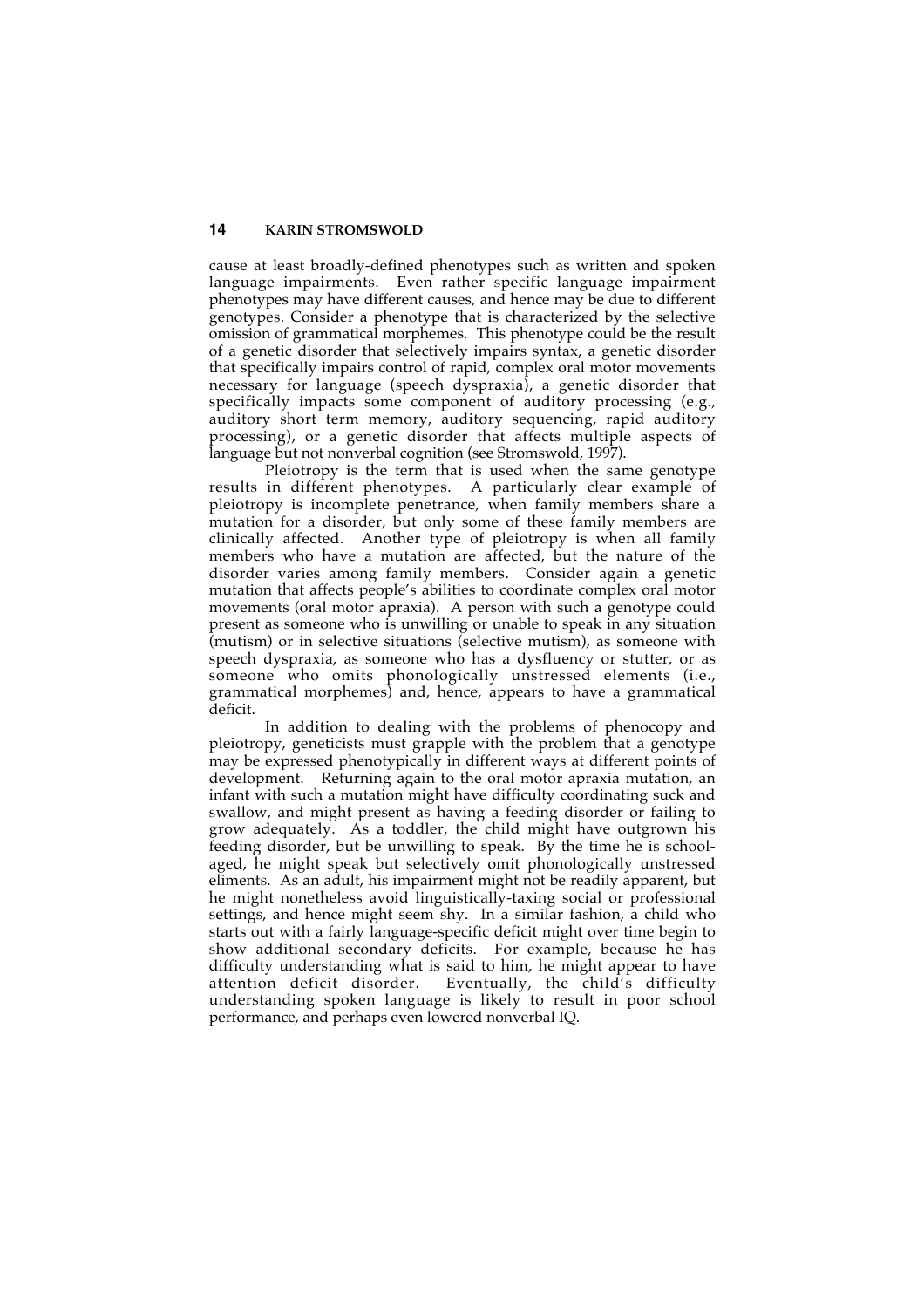### **FUTURE DIRECTIONS**

Over 20 years ago, Ludlow and Cooper (1983) edited a volume entitled "Genetic Aspects of Speech and Language Disorders". Thirteen years later, Rice (1996) chose the somewhat more cautious title "Towards a genetics of language" for her edited volume on the genetics of language. Despite an explosion of knowledge in the 8 years since Rice published her book, we are still moving towards an understanding of how genetic and environmental factors working together allow us to acquire and use language. How can we increase the rate of progress toward greater understanding of the genetic and environmental bases of language?

One way to simplify the task of identifying loci and genes that affect language is by analyzing the DNA of MZ and DZ twins. We can perform fine-grained molecular genetic analyses to determine whether linguistically discordant MZ twin pairs differ more genetically (e.g., in terms of frequency of spontaneous mutations) or epigenetically (e.g., in terms of methylation patterns) than linguistically concordant MZ twin pairs. We can also perform linkage analyses of DZ twins. Although DZ twins are, on average, no more genetically similar than full siblings, linkage analyses of twins are more likely to be fruitful than linkage analyses of siblings for several reasons. First, the environments of DZ twins are almost certainly more similar than the environments of nontwin siblings. Thus, environmental differences between DZ twins are less likely to obscure the effects of genetic factors. Second, because DZ cotwins are the same age, the same tests and measures can be used to evaluate their linguistic function, thus eliminating a huge source of noise in linkage analyses. Third, the concern that the language-disordered genotype may be expressed differently at different ages (the developmental problem) does not apply.

We can use data from twins to simplify the task of identifying which prenatal and postnatal factors affect language development (either acting alone or in concert with genetic factors). We can explore the effects of pre- and perinatal environmental factors by measuring the linguistic similarity of MZ cotwins and DZ cotwins that are concordant and discordant for birth weight, head circumference, brain injuries and intrapartum complications. Similarly, we can explore the impact of postnatal environmental factors on language by measuring the linguistic similarity of MZ and DZ cotwins that have been exposed to different biological (e.g., head injuries, neurological illnesses, neurotoxins), psychosocial, or linguistic environments.

Recently Becker (2004) proposed the Common Variant/ Multiple Disease (CV/MD) hypothesis to account for pleiotropy and phenocopy in autoimmune disorders, metabolic disorders (type 2 diabetes and obesity) and schizoid disorders (schizophrenia and bipolar disorders), According to the CV/MD hypothesis, common alleles that contribute to a particular disease under particular genetic and environmental conditions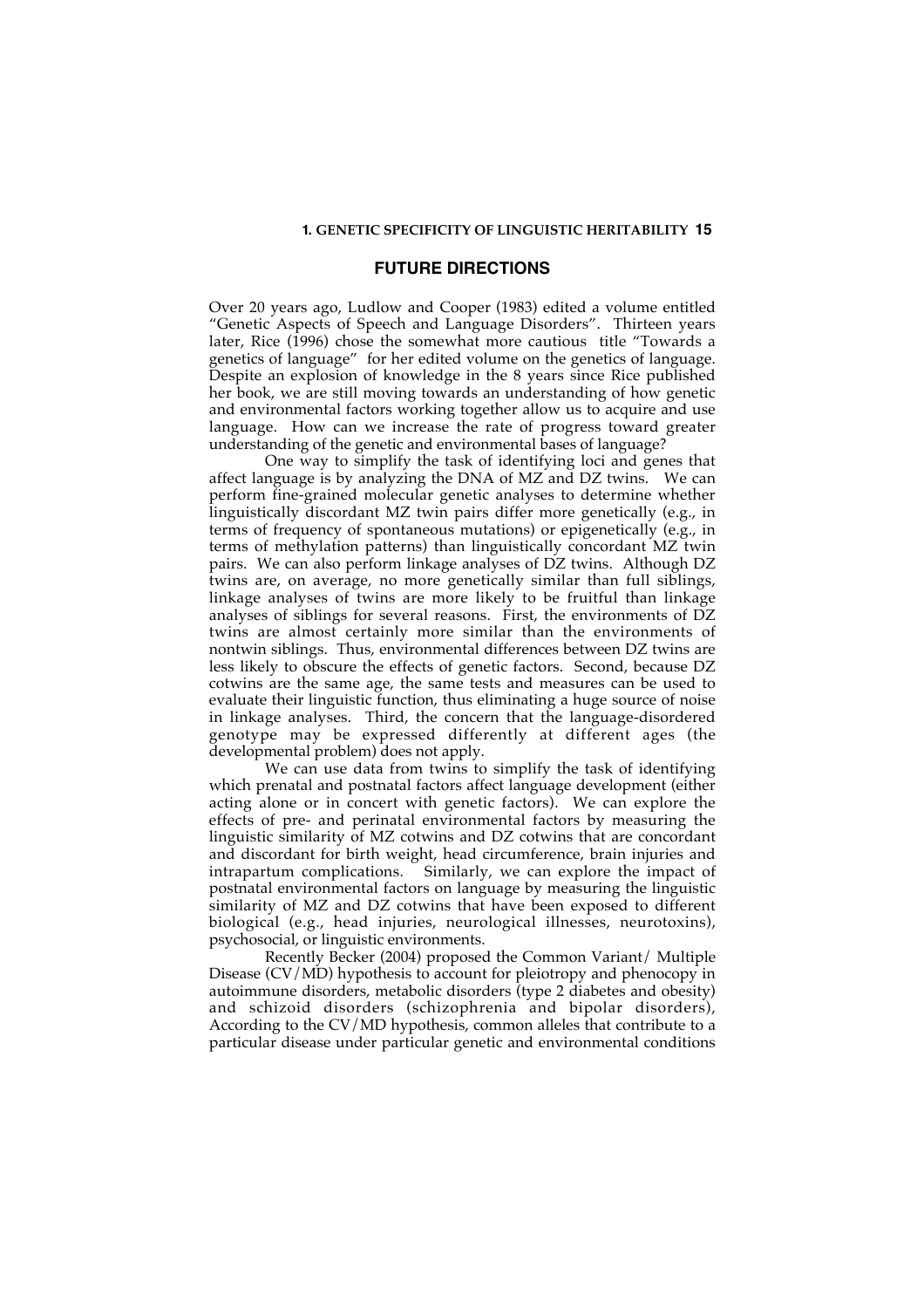may result in a different disease under other genetic and environmental conditions. For a group of related disorders (e.g., autoimmune disorders such as thyroiditis, systemic lupus erythematosus, and multiple sclerosis), there are some genetic and environmental factors that are unique to a particular disease and other genetic and environmental factors that are shared by several diseases. The CV/MD hypothesis could explain why *most* of the loci that have been linked to written and spoken language disorders have also been linked to other neurodevelopmental disorders, why most cases of familial language disorders do not have simple Mendelian patterns of transmission, why different people with the same genetic mutation have different clinical pictures, and why linkage analyses of people with familial language disorders often fail to identify susceptibility loci, including loci that have been previously identified. By adopting the CV/MD hypothesis that developmental language disorders belong to a larger class of neurodevelopmental disorders, we will have a framework in which we can better explore, understand, and explain how genetic and environmental factors affect language.

#### **References**

- Amin, S. B., Ahlfors, C., Orlando, M. S., Dalzell, L. E., Merle, K. S., & Guillet, R. (2001). Bilirubin and serial auditory bra ins tem responses in premature infant s . *Ped iatric s, 107\*, 6 64-670 .
- Bak ker, S. C., van der Meulen, E. M., Buitelaar, J. K., Sandkuijl, L. A., Pauls, D. L., Monsuur, A. J., et al. (2003). A wholegenome scan in 164 Dutch sib pairs with attentiondeficit/hyperactivity disorder: suggestive evidence for lin kage on chromosome s 7p a nd 15q . *American Journa l of Human Gen etic s, 72*, 1 251-12 60.
- Bartlett, C. W., Flax, J., Yabut, O., Li, W., Tallal, P., & Brzustowicz, L. (2000). A Genome-scan for linkage of Specific Language Impairment: Report on chromosomes, 1, 6, and 15 . *American Journa l of Human Genetic s, 67*, 1 710 (abstract).
- Bartlett, C. W., Flax, J. F., Logue, M. W., Smith, B. J., Vieland, V.  $I.$ , Tallal, P., et al.  $(2004)$ . Examination of potential overlap in autism and language loci on chromosomes 2, 7, and 13 in two Independent samples ascertained for Specific Language Impairment. Human Heredity, (in press).
- Bartlett, C. W., Flax, J. F., Logue, M. W., Vieland, V. J., Bassett, A. S., Tallal, P., et al. (2002). A major susceptibility locus for specific language impairment is located on 13q21. *American Journa l of Human Genetic s., 71*, 4 5-55.
- Becker, K. G. (2004). The common variants/multiple disease hypothesis of common complex genetic disorders. *Medical Hyp otheses, 62*, 3 09-317 .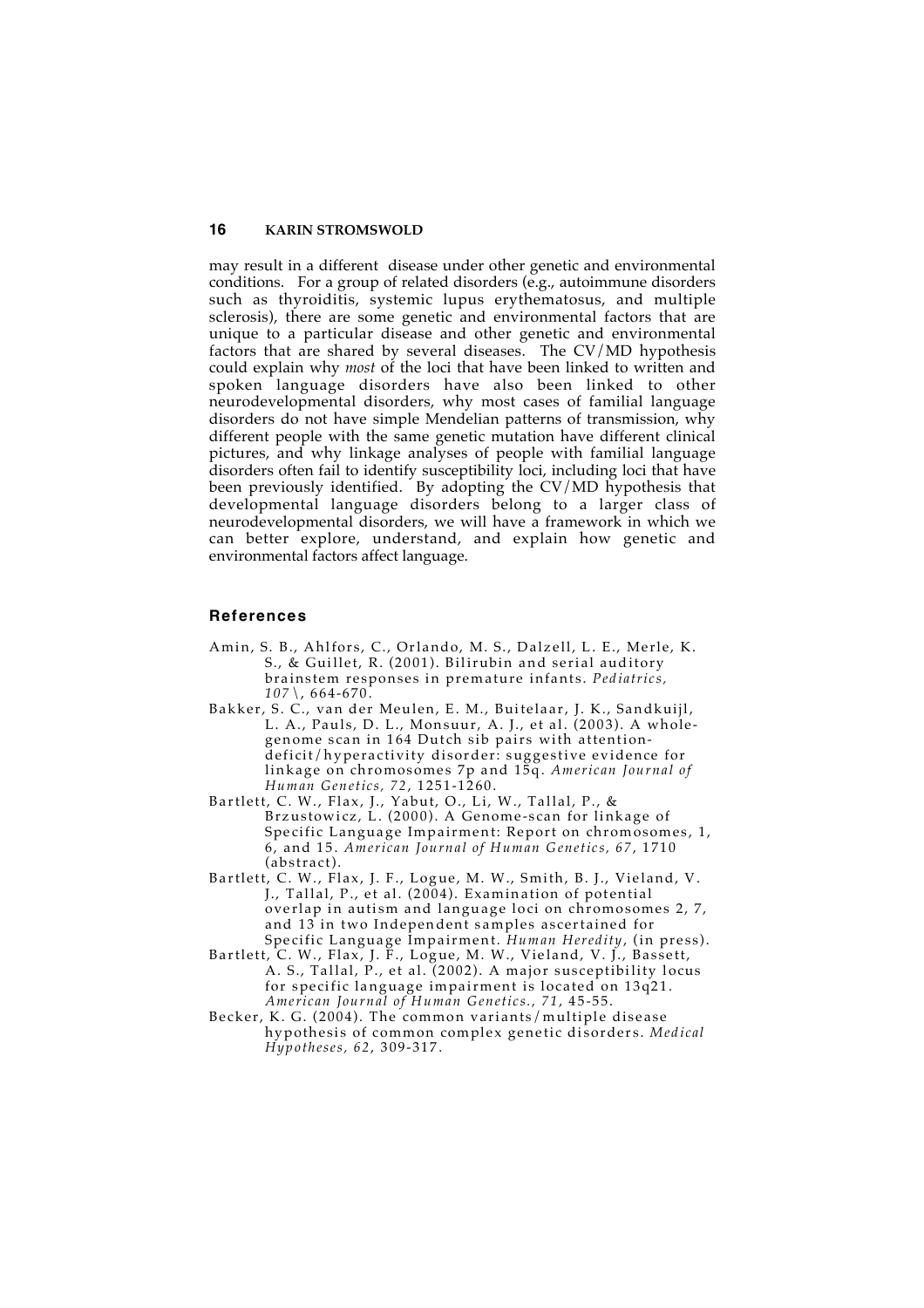- Berg, A. T. (1989). Indices of fetal growth-retardation, perinatal hypoxia-related factors and childhood neurologic morbidity. Early Human Development, 19, 271-283.
- Bess, F. H., Dodd-Murphy, J., & Parker, R. A. (1998). Children with minimal sensorineural hearing loss: Prevalence, educational performance and functional status. Ear &
- Equivalent performance and content theorem.<br> *Hearing*, 19, 339-354.<br>
Bonora, E., Bacchelli, E., Levy, E. R., Blasi, F., Marlow, A.,<br>
Monaco, A. P., et al. (2002). Mutation screening and imprinting analysis of four candidate genes for autism in the 7q32 region. Molecular Psychiatry, 7, 289-301.<br>Cao, Q., Martinez, M., Zhang, J., Sanders, A. R., Badner, J. A.,
- Cravchik, A., et al. (1997). Suggestive evidence for a schizophrenia susceptibility locus on chromosome 6q and a confirmation in an independent series of pedigrees. Genomics, 43, 1-8.
- Center for Disease Control. (1999). Births: Final Data for 1997. National Vital Statistics Report, 47, 1-94.
- Charlemaine, C., Duyme, M., Ville, Y., Aurengo, A., Tremblay,<br>R., Frydman, R., et al. (2000). Fetal biometric parameters, twin type and birth weight difference: A longitudinal study. European Journal of Obstetrics, Gynecology, & Reproductive Biology, 93, 27-32.
- Collaborative Linkage Study of Autism. (2001). An autosomal genomic screen for autism. American Journal of Medical Genetics, 105, 608-615.
- Colledge, E., Bishop, D. V. M., Dale, P. S., Koeppen-Schomerus,<br>G., Price, T. S., Happé, F., et al. (2002). The structure of<br>language abilities at 4 years: A twin study. Developmental Psychology, 38, 749-757.
- Conway, D., Lytton, H., & Pysh, F. (1980). Twin-singleton language differences. Canadian Journal of Behavioral Science, 12, 264-271.
- Cusson, R. M. (2003). Factors influencing language development in preterm infants. Journal of Obstetric, Gynecologic, & Neonatal Nursing., 32, 402-409.<br>Dale, P. S., Dionne, G., Eley, T. C., & Plomin, R. (2000). Lexical
- and grammatical development: A behavioural genetic perspective. Journal of Child Language, 27, 619-642.
- de Jong, P. F. (1999). Hierarchical regression analysis in structural equation modeling. Structural Equation Modeling, 6, 198-211.
- Falconer, D. S. (1960). Introduction to quantitative genetics. New York: Ronald Press Company.
- Fisher, S. E., & DeFries, J. C. (2002). Developmental dyslexia: Genetic dissection of a complex cognitive trait. Nature Review Neuroscience, 3, 767-780.
- Fisher, S. E., Lai, C. S. L., & Monaco, A. P. (2003). Deciphering the genetic basis of speech and language disorders. Annual Review of Neuroscience, 26, 57-80.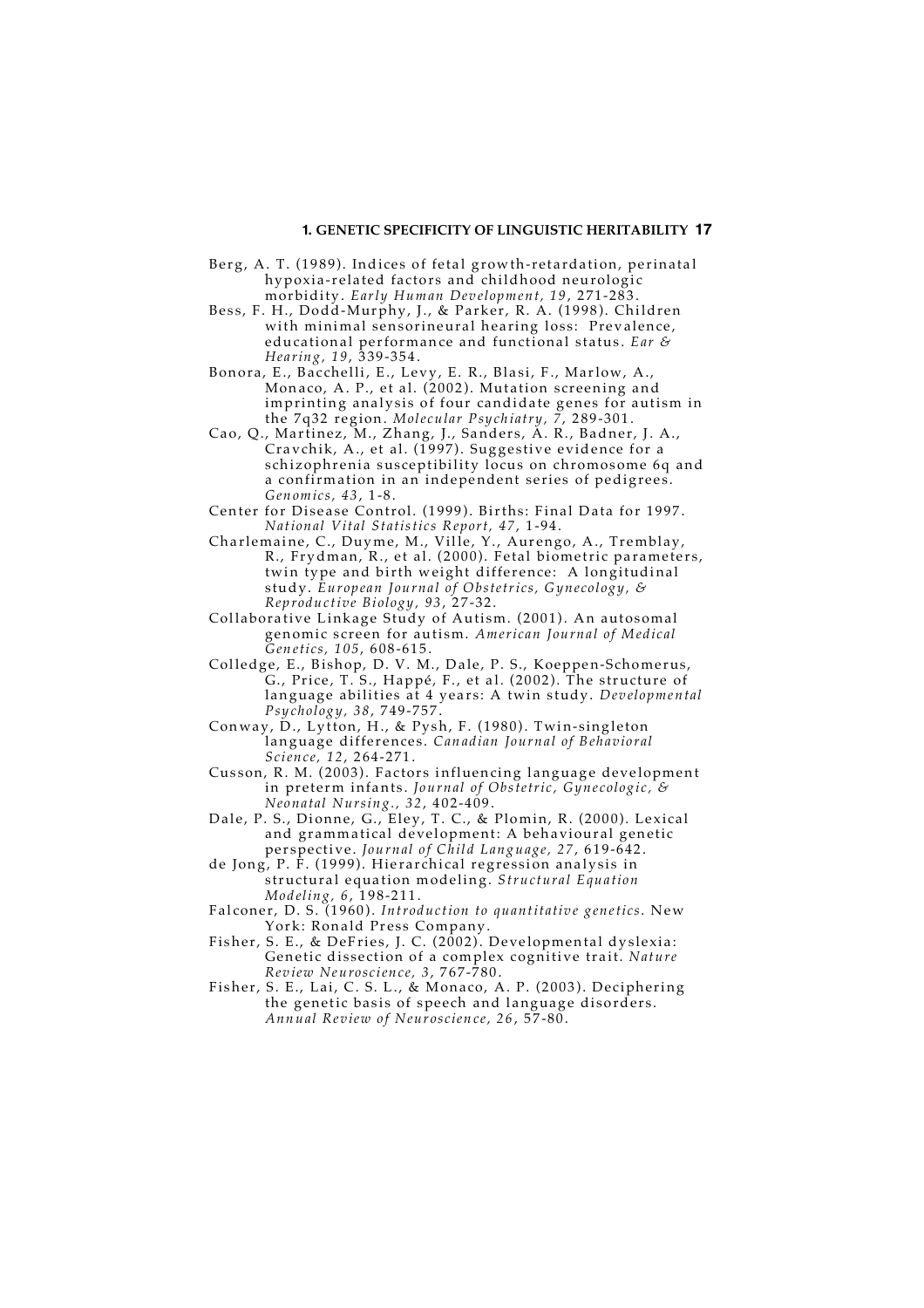- Grigorenko, E. L. (2001). Developmental dyslexia: An update on genes, brains, and environments. Journal of Child Psychology & Psychiatry & Allied Disciplines, 42, 91-125.
- Hack, M., Breslau, N., Weissman, B., Aram, D., Klein, N. K., & Borawski, E. (1991). Effect of very low birth weight and subnormal head size on cognitive abilities at school age. The New England Journal of Medicine, 325, 231-237.<br>Kaminen, N., Hannula-Jouppi, K., Kestila, M., Lahermo, P.,
- Mulle, K., Kaaranen, M., et al. (2003). A genome scan for developmental dyslexia confirms linkage to chromosome 2p11 and suggests a new locus on 7q32. Journal of Medical Genetics, 40, 340-345.
- Kikuchi, M., Yamada, K., Toyota, T., Itokawa, M., Hattori, E., Yoshitsugu, K., et al. (2003). Two-step association analyses of the chromosome 18p11.2 region in schizophrenia detect a locus encompassing C18orf1. Molecular Psychiatry, 8, 467-469.
- Kramer, M. S., McLean, F. H., Olivier, M., Willis, D. M., & Usher, R. H. (1989). Body proportionality and head and length 'sparing' in growth-retarded neonates: A critical reappraisal. Pediatrics, 84, 717-723.
- Lai, C. S. L., Fisher, S. E., Hurst, J. A., Vargha-Khadem, F., & Monaco, A. P. (2001). A forkhead-domain gene is mutated in a severe speech and language disorder. Nature, 413, 519-523
- Langle, K., Marshall, L., van den Bree, M., Thomas, H., Owen, M., O'Donovan, M., et al. (2004). Association of the Dopamine D4 Receptor Gene 7-Repeat Allele With<br>Neuropsychological Test Performance of Children With ADHD. American Journal of Psychiatry, 161, 133-138.
- Lenneberg, E. H. (1967). Biological foundations of language. New York: John Wiley & Sons.
- Liu, J., Nyholt, D. R., Magnussen, P., Parano, E., Pavone, P., Geschwind, D., et al. (2001). A genomewide screen for autism susceptibility loci. American Journal of Human Genetics, 69, 327-340.
- Ludlow, C., & Cooper, J. (1983). Genetic Aspects of Speech and Language Disorders. New York: Academic Press.
- Meaburn, E., Dale, P. S., Craig, I. W., & Plomin, R. (2002). Language-impaired children: no sign of the FOXP2 mutation. NeuroReport, 13, 1075-1077.
- Nelson, P., & Soli, S. (2000). Acoustical barriers to learning: Children at risk in every classroom. Language, Speech and Hearing Services in Schools, 31, 356-361.
- Newbury, D., Bonora, E., Lamb, J., Fisher, S., Lai, C., Baird, G., et al. (2002). FOXP2 is not a major susceptibility gene for autism or specific language impairment. American Journal
- of Human Genetics, 70, 1318-1327.<br>O'Brien, E. K., Zhang, X., Nishimura, C., Tomblin, J. B., &<br>Murray, J. C. (2003). Association of specific language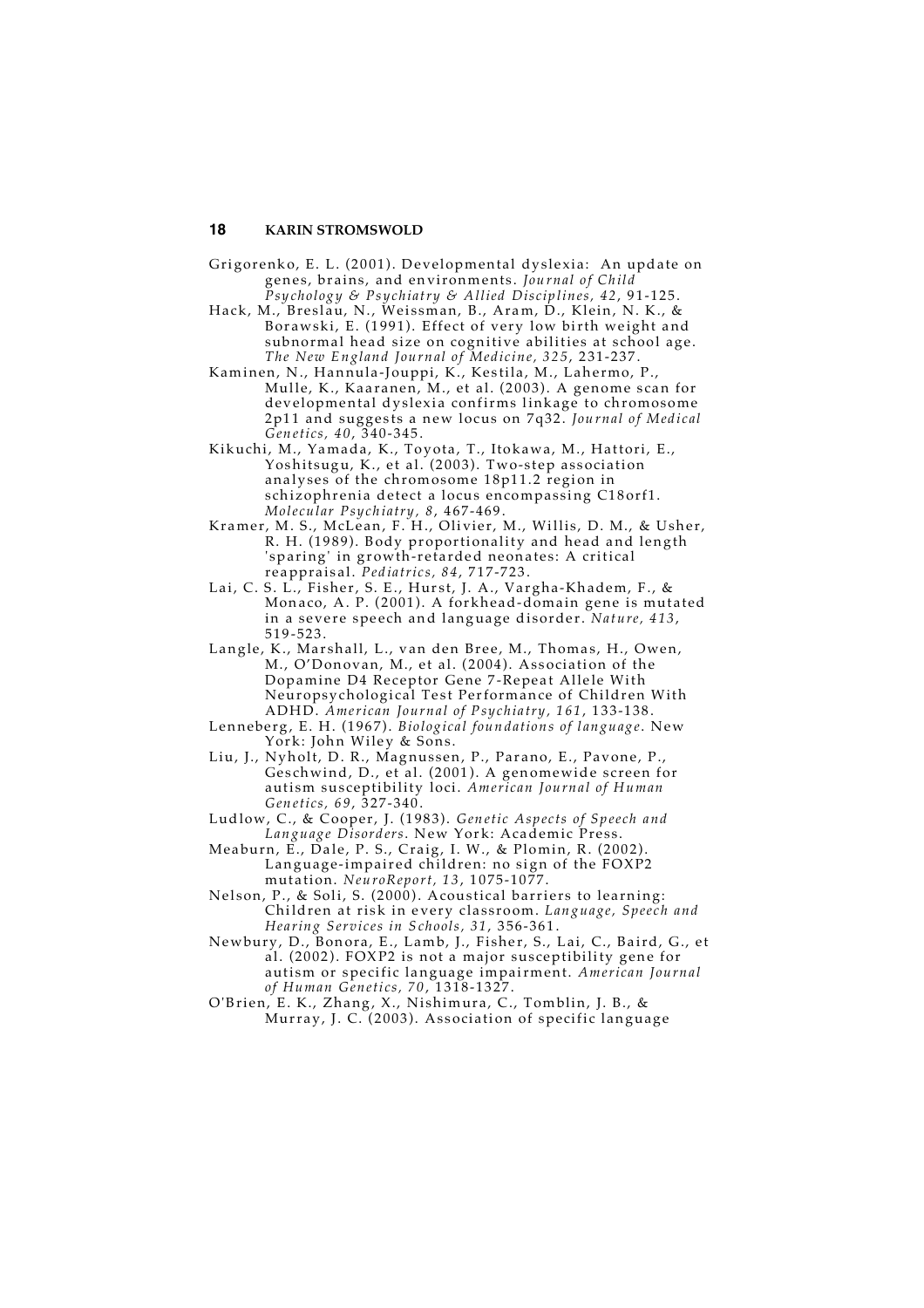impairment (SLI) to the region of 7q31. American Journal of Human Genetics, 72, 1536-1543.

- Pedersen, N. L., Plomin, R., & McClearn, G. E. (1994). Is there G beyond g? (Is there genetic influence on specific cognitive abilities independent of genetic influence on general cognitive ability?). Intelligence, 18, 133-143.
- Petek, E., Windpassinger, C., Vincent, J. B., Cheung, J., Boright,<br>A. P., Scherer, S. W., et al. (2001). Disruption of a novel<br>gene (IMMP2L) by a breakpoint in 7q31 associated with<br>Tourette syndrome. American Journal of Hu 68.848-858.
- Price, T. S., Eley, T. C., Dale, P. S., Stevenson, J., Saudino, K., & Plomin, R. (2000). Genetic and environmental covariation between verbal and nonverbal cognitive development in infancy. Child Development, 71, 948-959.<br>Reyes, G. D., Esterling, L. E., Corona, W., Ferraren, D., Rollins,
- D. Y., Padigaru, M., et al. (2002). Map of candidate genes and STSs on 18p11.2, a bipolar disorder and schizophrenia susceptibility region. Molecular Psychiatry, 7, 337-339.
- Reznick, J. S. (1997). Intelligence, language, nature and nurture in young twins. In R. J. Sternberg & E. L. Grigorenko (Eds.), Intelligence, heredity and environment (pp. 483-504). New York: Cambridge University Press.
- Rice, M. (Ed.). (1996). Toward a genetics of language. Mahwah, NJ: Lawrence Earlbaum Associates.
- Shapiro, S. M. (2002). Somatosensory and brainstem auditory evoked potentials in the Gunn rat model of acute bilirubin neurotoxicity. Pediatric Research, 52, 844-849.
- Shaw, S. H., Kelly, M., Smith, A. B., Shields, G., Hopkins, P. J., Loftus, J., et al. (1998). A genome-wide search for<br>schizophrenia susceptibility genes. American Journal of Medical Genetics, 81, 364-376.<br>SLI Consortium. (2002). A genomewide scan identifies two novel
- loci involved in specific language impairment. American
- Journal of Human Genetics, 70, 384-398.<br>Straub, R. E., MacLean, C. J., Ma, Y., Webb, B. T., Myakishev, M.<br>V., Harris-Kerr, C., et al. (2002). Genome-wide scans of<br>three independent sets of 90 Irish multiplex schizophrenia families and follow-up of selected regions in all families provides evidence for multiple susceptibility genes. Molecular Psychiatry, 7, 542-559.<br>Stromswold, K. (1997). Specific language impairments. In T. E.
- 
- From word, R. (1997). Specific tanguage impairments: In 1: E.<br>Feinberg & M. J. Farah (Eds.), Behavioral neurology and<br>neuropsychology (pp. 755-772). New York: McGraw Hill.<br>Stromswold, K. (1998). The genetics of spoken lang
	- disorders. Human Biology, 70, 297-324.
- Stromswold, K. (2001). The heritability of language: A review and meta-analysis of twin, adoption and linkage studies. Language, 77, 647-723.<br>Stromswold, K. (2002). The Parent Assessment of Language (PAL)
- $f\rho g f g$